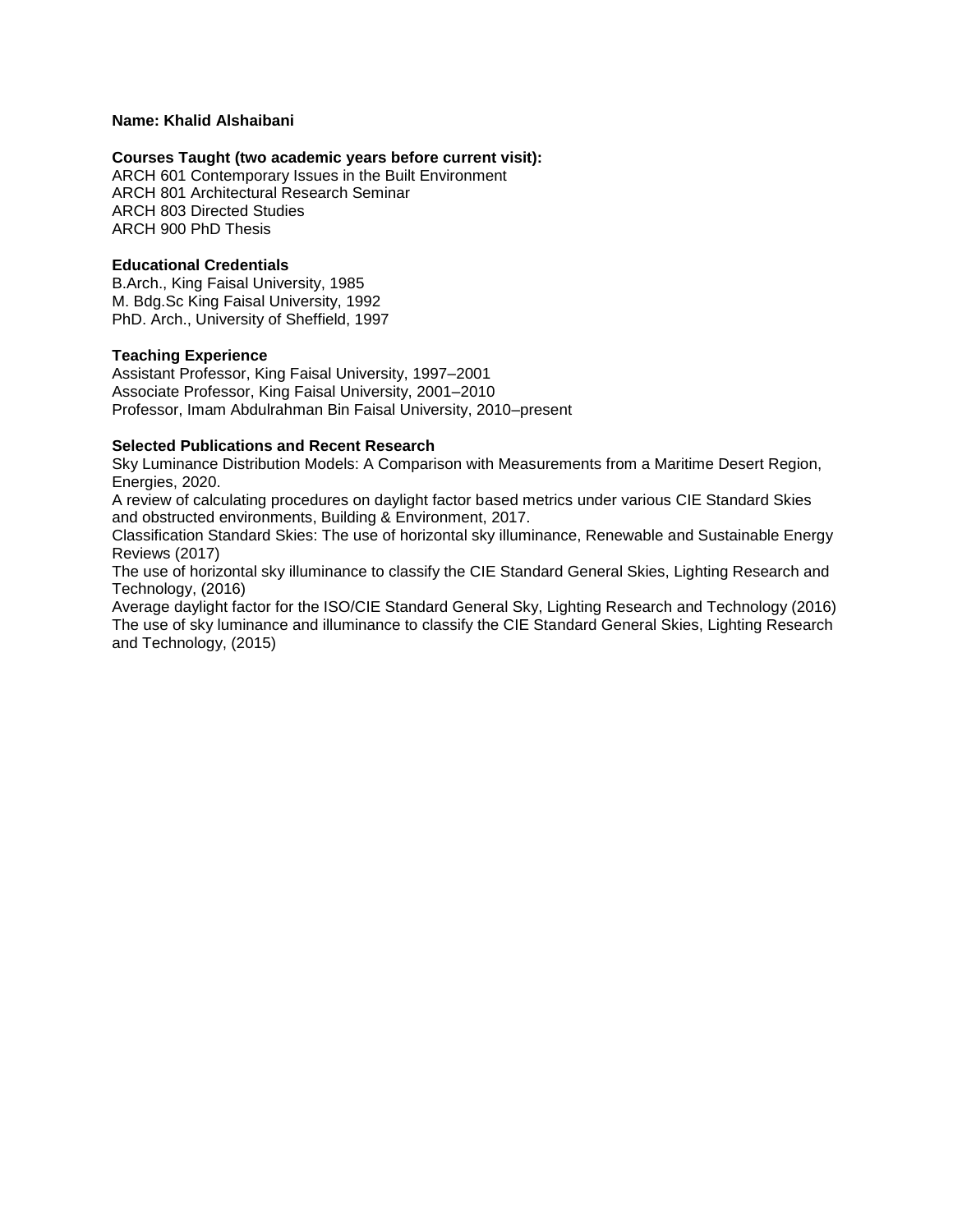### **Name: Abdulsalam Alsudairi**

### **Courses Taught (two academic years before current visit):**

ARCH 512 Professional Practice ARCH 431 Contract Document & Working Drawing

## **Educational Credentials**

B.Arch., King Faisal University, 1989 M. Arch, King Faisal University, 1993 Ph. D., University of Colorado at Boulder, USA, 2000

### **Teaching Experience**

Assistant Professor, King Faisal University, 2001–2007 Associate Professor, King Faisal University (Dammam University), 2007–2011 Professor, Imam Abdulrahman Bin Faisal University, 2011–present

## **Professional Experience (a few samples)**

This consultation requested by the *General Presidency for Makkah Haram and Profit Mosque*. It included all architectural and engineering designs for areas allocated for the movement of the handicapped in *Tawaf* and *Sa'ie* areas in Makkah Haram. My role in this consultation was a team leader that consisted of more than ten professionals (architects, engineers and technicians).

Another study requested by the *General Presidency for Makkah Haram and Profit Mosque*. The study included field surveys and data gathering in order to construct a computer simulation model that mimics the movement of the handicapped in *Tawaf* and *Sa'ie* areas in Makkah Haram. This model was used as a base for most proposed design alternatives in Makkah Haram.

Developing mosque design guide for **Abdullatif Alfozan Award for Mosque Architecture**. The guide included 20 design alternatives for the five major regions in the kingdom (Middle,

#### **Licenses/Registration**

Consultant Architect (Saudi Council of Engineers, SCE) Certified Arbitrator (Saudi Council of Engineers, SCE) Certified Arbitrator (GCC Commercial Arbitration Center)

## **Selected Publications and Recent Research (last two years)**

**Alsudairi, A. A. (2020).** Conceptual Framework of an Object-Oriented Simulation Approach for Building Construction Processes. Arabian Journal for Science and Engineering, 45(10), 7955-7965. Alobathani, Shaikha and Alsudairi, Abdulsalam (2020). **Conceptual Framework for Implementing BIM in A\E Firms in Saudi Arabia**. The international Engineering Conference and Exhibition, Riyadh, KSA. Alsudairi, A., Hamida, A., Alobathani, S., Alsaeed, M. and Alsadah, F. (2020). **Towards Developing a Guide for Better Utilization of the Saudi Building Code**. The international Engineering Conference and Exhibition, Riyadh, KSA.

Aldossary, Maryam and Alsudairi, Abdulsalam (2019). Towards Theoretical Framework of Exterior Architectural Ornamentations of Public Buildings in the Arabian Gulf States. EJER, Vol. 24, I. 3.

### **Professional Memberships**

Saudi Council of Engineers (SCE) The Saudi Umran Society International Group of Lean Construction (IGLC)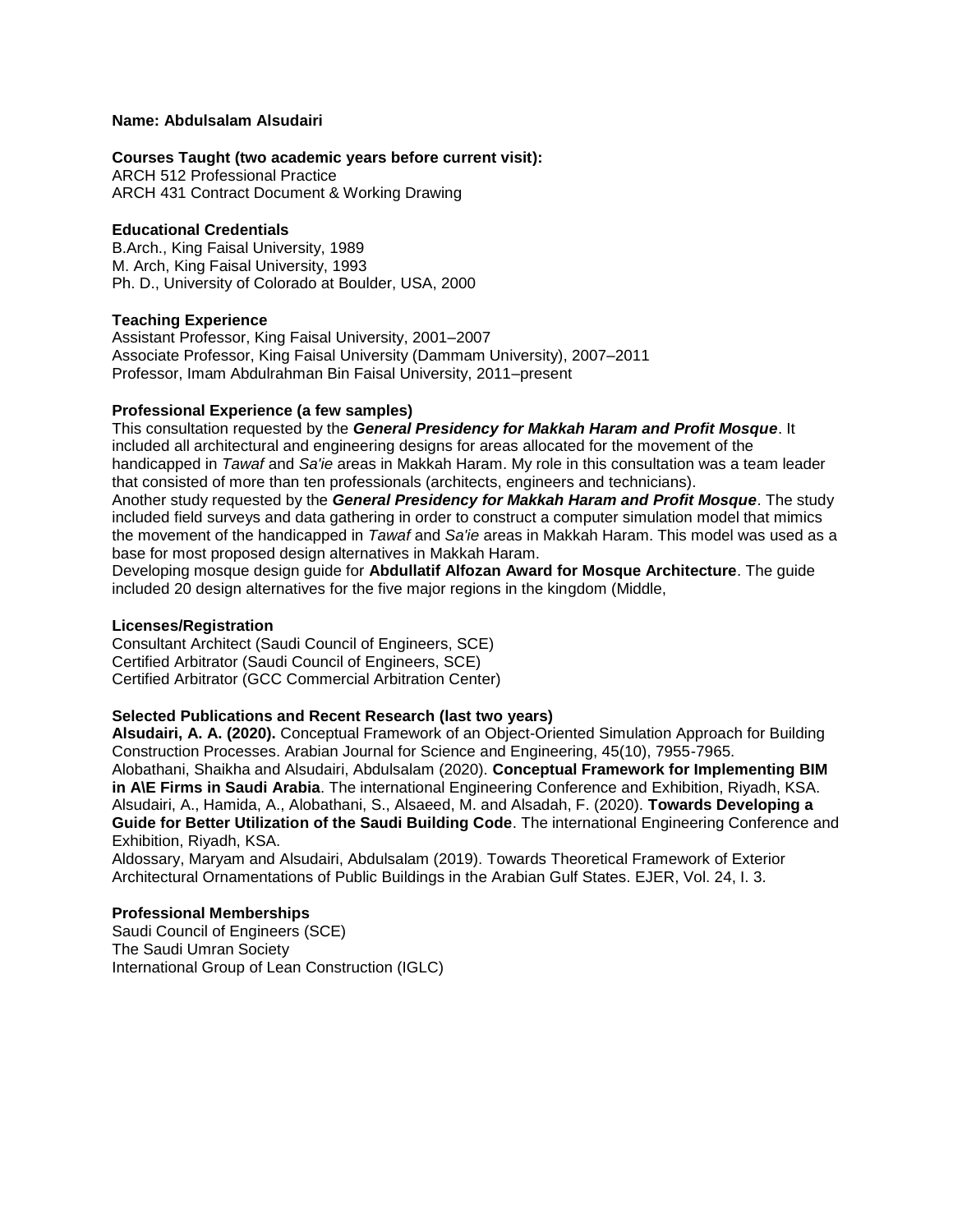## **Name: Mohamed Al Hefnawi**

### **Courses Taught**

ARCH 401 Design VII Housing Studio ARCH 402 Design VIII Urban Design Studio ARCH 511 Research and Programming

### **Educational Credentials**

B.Arch.Eng., Alexandria University, 1991 Master of Science Environmental Studies, Alexandria University, 1996 Ph.D. Architectural Engineering, joint supervision State University of New York at Buffalo & Tanta University, 2003

### **Teaching Experience**

Associate Professor, Imam Abdulrahman Bin Faisal University, 2014–now Assistant Professor, Imam Abdulrahman Bin Faisal University, 2008–2014 Assistant Professor, Tanta University, 2003–2008 Lecturer, Tanta University, 1996–2003 TA, Tanta University, 1992–1996 TA, Air Defense College, 1991–1992

## **Professional Experience**

Principle, Environmental Trend for Sustainability Consultancy, ETSC, Cairo 2006-now Senior Architect & Urban Designer, and Project Manager, Zuhair Fayez & Partners Consulting Company Cairo 2005-2006 Project Manager and Senior Architect, Gulf Architecture, Cairo 2005-2005 Coordinator of planning studies, Center of Engineering Consultation, Tanta University 2003-2004 Senior Architect and Office manager, Prof. Mahmoud Hagag Consulting Office, Alexandria 1998–2000

## **Licenses/Registration**

Egyptian Engineering

# **Selected Publications and Recent Research**

Exam Grades in Architecture Classes: A Comparative Assessment of Before and During COVID-19 Pandemic Modes of Teaching and Learning (International Journal of Innovation, Creativity and Change, 2021)

Perception of Students and their Households Regarding the Community Role in Urban Heritage Conservation in Saudi Arabia (Journal of Cultural Heritage Management and Sustainable Development, 2021)

Assessing the efficacy of online handouts and active lectures in learning outcomes at the engineering undergraduate level (Ain Shams Engineering Journal, 2021)

An Evaluation of Physical Model-makings as a Teaching Method in the Architectural Design Studio (Ain Shams Engineering Journal, 2021)

Energy budget in an educational building in KSA: The case of cladding with terracotta and aluminium (Ain Shams Engineering Journal, 2021)

## **Professional Memberships**

Egyptian Engineering Syndicate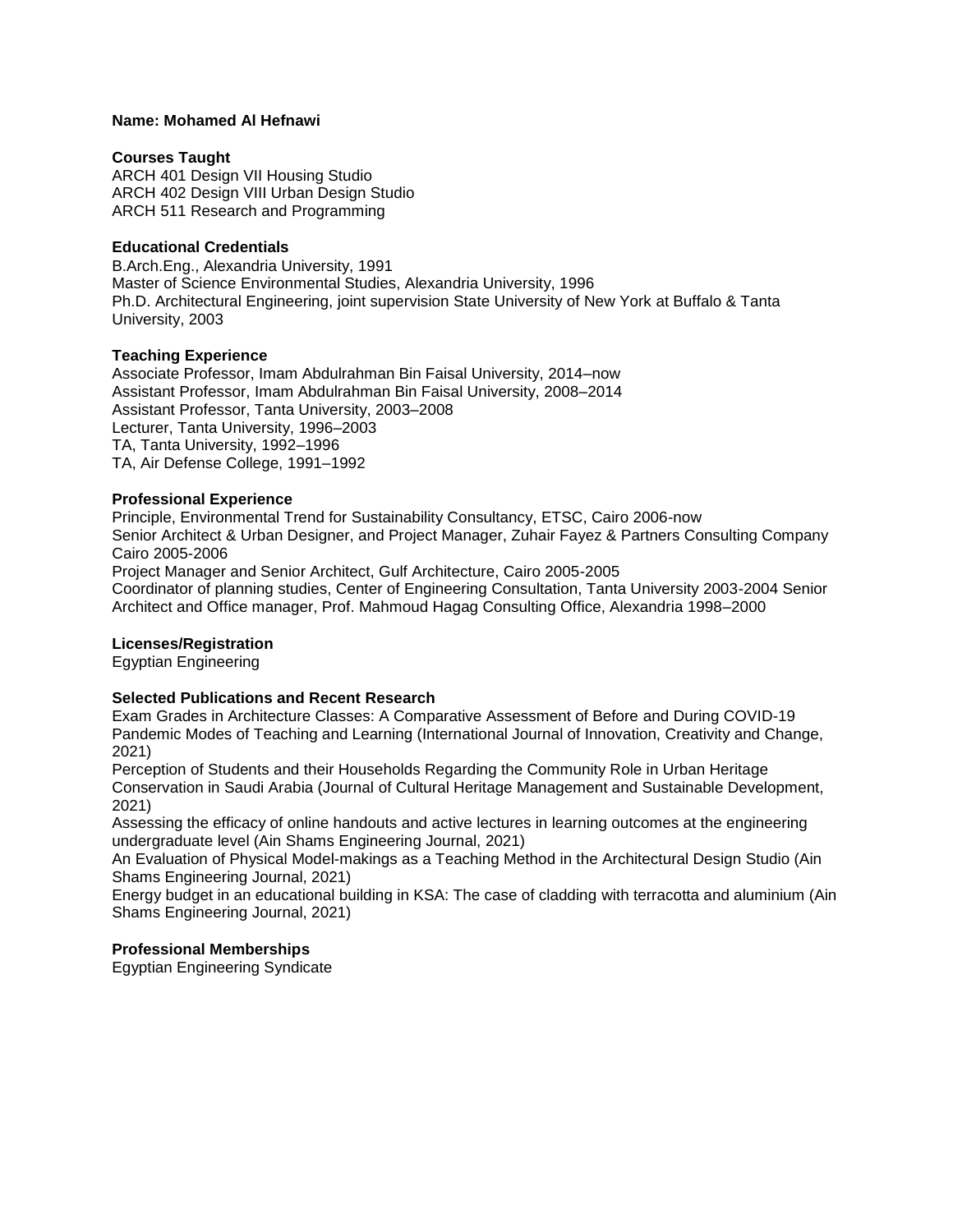# **Name: Mohammed Ahmed Helal Hapallas**

# **Courses Taught (two academic years before current visit):**

ARCH 301 Design Studio V ARCH 302 Design Studio VI ARCH 511 Research and Programming

## **Educational Credentials**

B.Arch. King Faisal University (Imam Abdulrahman Bin Faisal University at Present) KSA,1983 Master of Architecture., University of Colorado at Denver, USA, 1987

# **Teaching Experience**

Assistant Professor, King Faisal University (Imam Abdulrahman Bin Faisal University at Present) KSA,1993-2015 Associate Professor, Imam Abdulrahman Bin Faisal University, KSA, 2015–Present

# **Professional Experience**

Faculty member in the University of Imam Abdulrahman Bin Faisal Until Know

# **Licenses/Registration**

# **Selected Publications and Recent Research**

The Use of Daylight in the Office Buildings in Saudi Arabia (CIBSE National Lighting Conference , United Kingdom of Great Britain, 1992) Conservation of Urban heritage in the kingdom of Saudi Arabia, Journal of Al Azhar university (engineering sector),Egypt,2013

# **Professional Memberships**

Al Omran Associatin Saudi Engineering Association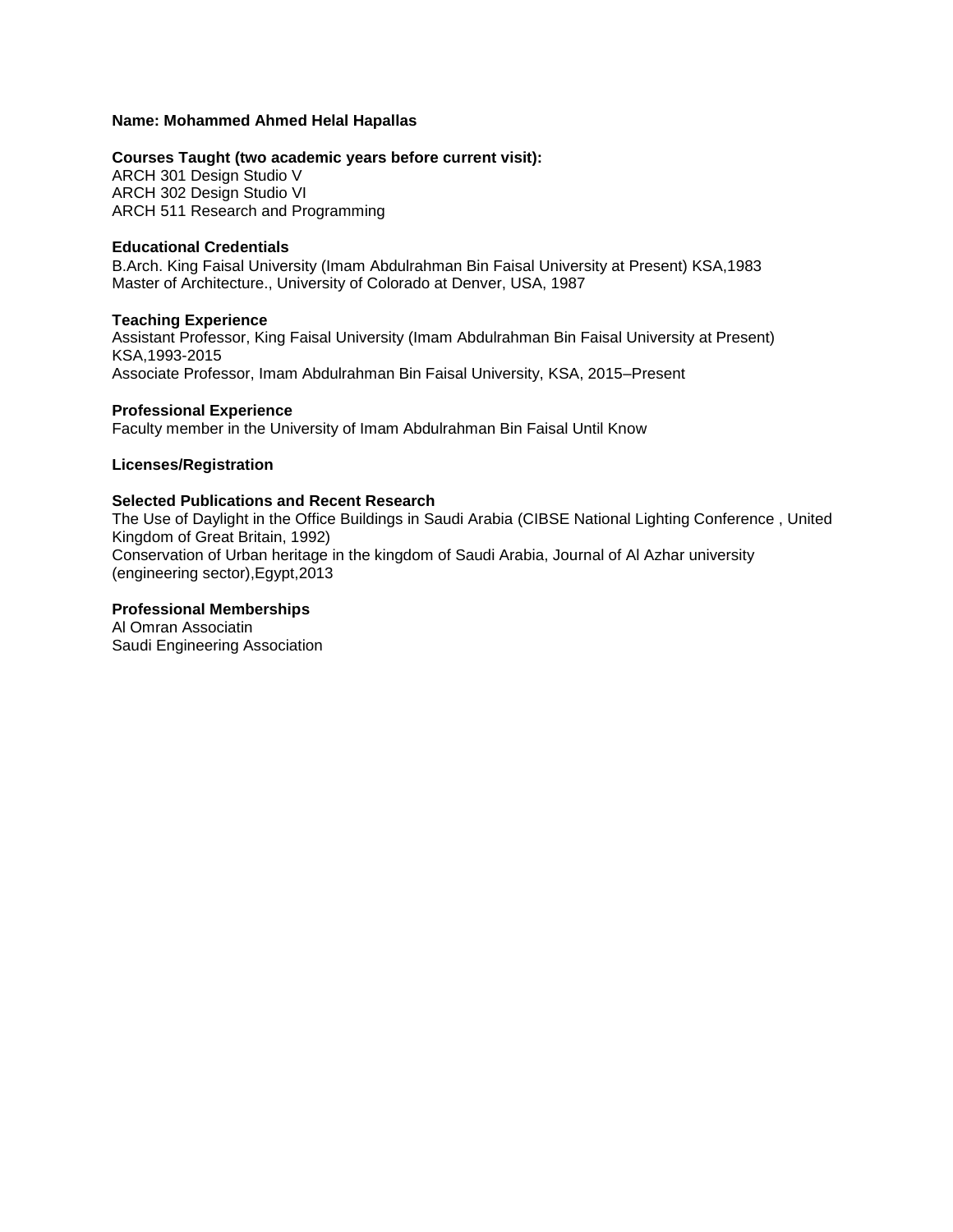### **Name: Hazem Afify**

### **Courses Taught (two academic years before current visit):**

ARC 301 Design Studio V ARC 302 Design Studio VI ARC 311 Advanced Design Methods ARC 572 Lightweight Architecture

## **Educational Credentials**

B.Arch., Helwan University, 1986 M.Sc. , Ain Shames University, 1990 Ph.D.. Stuttgart University, 1999

### **Teaching Experience**

Assistant Professor, Minufiya University, Egypt 1999–2004, Associate Professor, Imam Abedulrahman Bin Faisal University, 2012- present Professor, Minufiya University, 2009–present

### **Professional Experience**

Designing and supervising a number of projects through the Private Office and Engineering consulting center Minoufiya University. 2000-2005

Competition "increasing the capacity of the Tawaf area of the Holy Mosque in Makkah"- 2008 Technical management for developing the proposal of increasing the capacity of the Tawaf area of the Holy Mosque in Makkah 2008-2009.

# **Licenses/Registration**

### **Selected Publications and Recent Research**

An evaluation of physical model-making as a teaching method in the architectural design studio – A case study at Imam Abdulrahman Bin Faisal University, Ain Shams Engineering Journal , https://doi.org/10.1016/j.asej.2020.07.002,

#### **Professional Memberships**

Egypt Engineers Syndicate (1986 – until now) Egyptian Architectural assemblage (1986 – until now)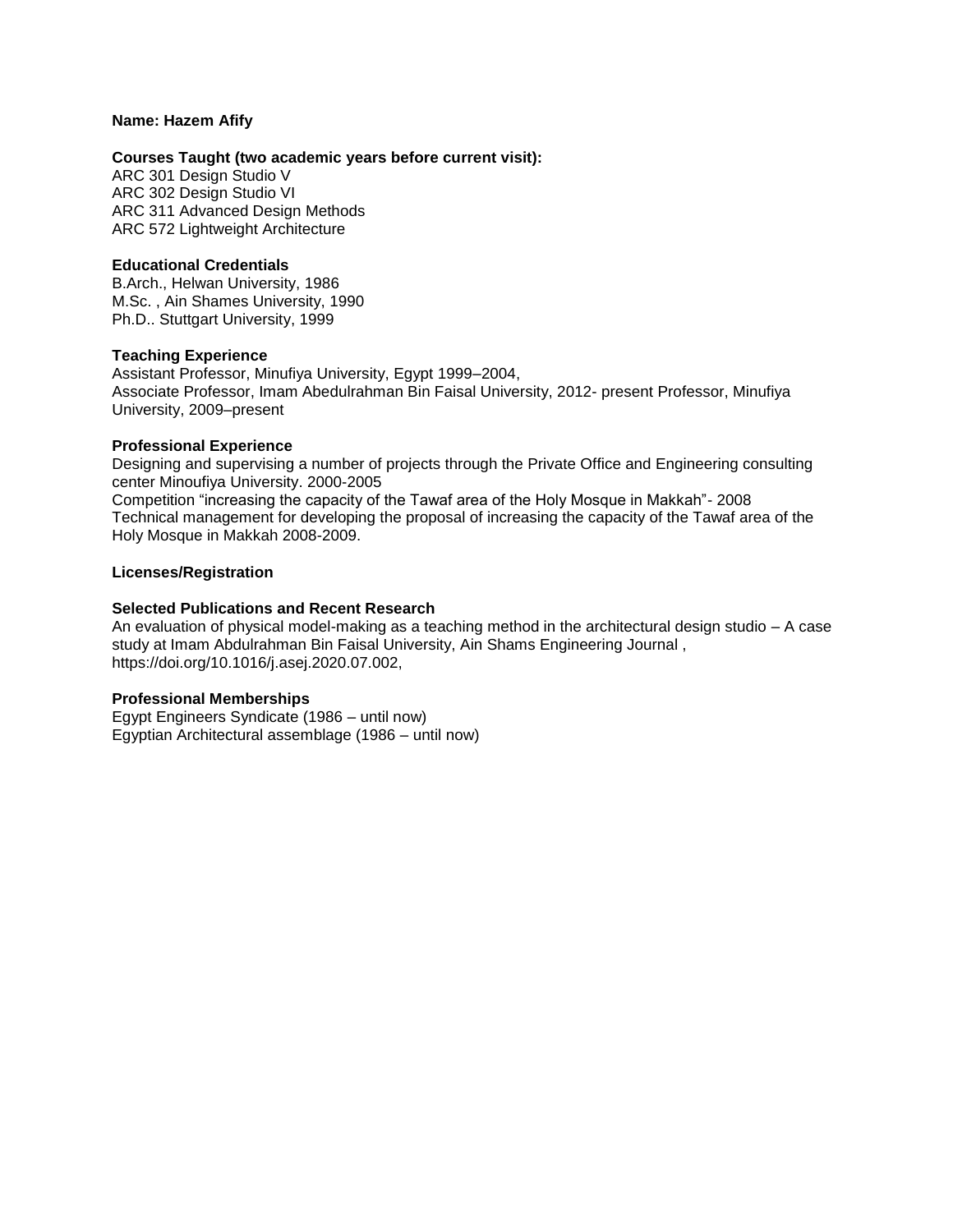# **Name: Abed Abdullah Almusallam**

## **Courses Taught (two academic years before current visit):**

ARCH 321 Construction Systems and Assemblage ARCH 301 Design IV ARCH 401 Design VII - Housing Design Studio ARCH 402 Design VIII - Urban Design Studio ARCH 431 Contract Documents ARCH 442 Project Management

# **Educational Credentials**

B.Arch., King Faisal University, 1988 M.Arch., King Faisal University, 1996 PhD., Illinois Institute of Technology, USA, 2002

### **Teaching Experience**

Assistant Professor, Imam Abdulrahman Bin Faisal University, 2002–present

### **Professional Experience**

Chairman of Architecture Department, University of Dammam (Imam Abdulrahman Bin Faisal University), 2014-2017 Vice Dean for academic affairs, College of Apply Studies and Social Studies, Imam Abdulrahman Bin Faisal University, 2017-2019

Vice Dean for academic affairs, Preparatory Year, Imam Abdulrahman Bin Faisal University, 2010-2014 Vice Dean for Students affairs, King Faisal University, 2005-2009

### **Licenses/Registration**

## **Selected Publications and Recent Research**

# **Professional Memberships**

Saudi Umran Society Saudi Society for Civil Engineers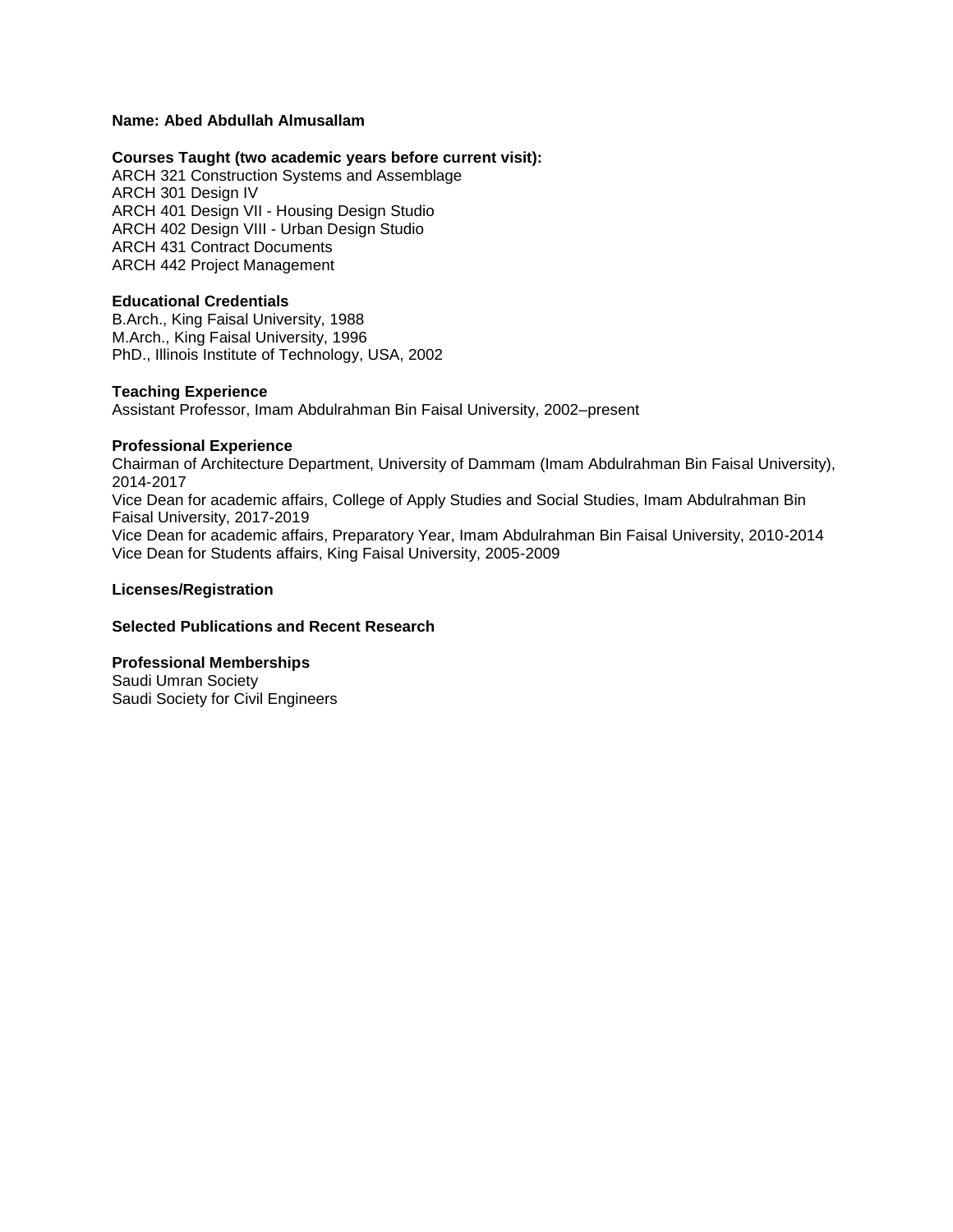## **Name: Badran M. S. Alzenifeer**

#### **Courses Taught (two academic years before current visit):**

ARCH 201 Design III ARCH 202 Design IV ARCH 401 Design VII ARCH 402 Design VIII ARCH 501 Design IX ARCH 502 Design X ARCH 222 Environmental Control Systems I ARCH 567 Special Topic in Architecture Technology (Building energy simulation). ARCH 552 Climate and Architecture (Microclimate Condition in Urban Areas)

#### **Educational Credentials**

B.Arch., King Faisal University, 1998. M. Arch. A. S., University of Colorado at Denver (CU Denver), 2003. Ph.D. Welsh School of Architecture (WSA), Cardiff University, 2014.

### **Teaching Experience**

Teaching Assistance King Faisal University, Saudi Arabia, 1998 – 2003. Lecturer King Faisal University, Saudi Arabia, 2004 – 2013. Assistant Professor, University of Dammam, Saudi Arabia, 2014 – present.

### **Professional Experience**

Design and participate in the design of a number of projects in Saudi Arabia, including dwellings and commercial buildings (1999 – 2012).

A team member in the design proposal given for the Mecca's Grand Mosque Mataf expansion, College of Architecture and Planning, King Faisal University, 2008.

#### **Licenses/Registration**

Saudi Council of Engineers.

## **Selected Publications and Recent Research**

The impact of neighborhood geometries on outdoor thermal comfort and energy consumption from urban dwellings: a case study of the Riyadh city, the kingdom of Saudi Arabia. PhD Thesis. Published by ORCA, Cardiff University, UK, 2014.

#### **Professional Memberships**

Saudi Council of Engineers.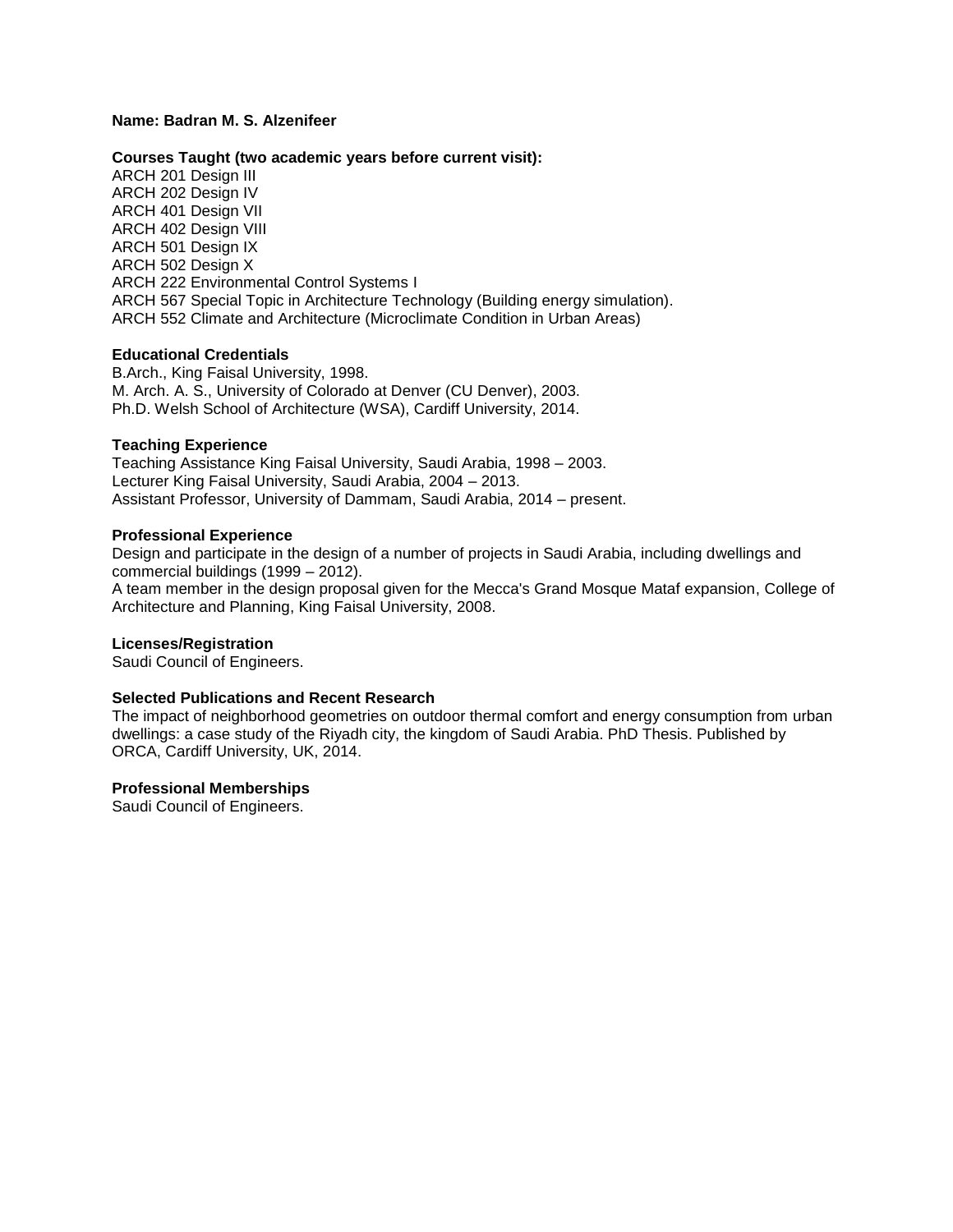### **Name: Abdulrahman Mohammed A. Alshaikh**

### **Courses Taught**

ARCH 222 Environmental control System I ARCH 501 Design Studio IX ARCH 502 Design Studio X ARCH 511 Research & Programming ARCH 521 Contemporary Issues in Architecture ARCH 552 Climate and Architecture ARCH 555 Special Topics in Sustainability

## **Educational Credentials**

B.Arch., King Faisal University, Dammam, Saudi Arabia, 2006 MSc., Heriot Watt University – School of built Environment, Edinburgh, UK, 2011 PhD., Heriot Watt University – School of EGIS, Edinburgh, UK, 2016

### **Teaching Experience**

Teaching Assistant, King Faisal University, Jul 2007 - Sep 2013 Teaching Assistant, Heriot Watt University, Sep 2013 - Sep 2015 Lecturer, University of Dammam, Sep 2013 - Feb 2017 Assistant Professor, Imam Abdulrahman bin Faisal University, Feb 2017 -present

### **Professional Experience**

Intern, Aljubail Architecture office, Dammam, Saudi Arabia, Jun 2003 -Aug 2004 Project Architect, Al-Oula Development Company, AL Khobar, Saudi Arabia, Mar 2005 -May 2005 Project Manager, Alfaris est., Dhahran, Saudi Arabia, Aug 2006 - May 2007 Consultant Architect, Sustainable Buildings Architectural Consultants, Dammam, Saudi Arabia, Mar 2020 present

Freelancer Architect, ARCHMA Architectural Consultants, Alkhobar, Saudi Arabia, Mar 2021- present

## **Licenses/Registration**

#### **Selected Publications and Recent Research**

Alshaikh, A. M. and Alhefnawi, M. A. M. (2020) 'Thermal Comfort and Gender: A Practical Study in the Eastern Province of Saudi Arabia', in Nicol, F., Roaf, S., and Finlayson, W. (eds) *in Resilient Comfort - 11th International Windsor Conference.* NCEUB.

Alshaikh, A. and Roaf, S. (2016) 'Designing Comfortable, Low Carbon, Homes in Dammam, Saudi Arabia: The Roles of Buildings and Behaviours', in *Proceedings of 9th Windsor Conference: Making Comfort Relevant*. Windsor, UK: Network for Comfort and Energy Use in Buildings, pp. 466–477. Available at: http://nceub.org.uk (Accessed: 4 March 2020).

Alshaikh, A., Roaf, S. and Smith, R. (2014) 'What is the relationship betwen humidity and comfort at high temperatures? In search of new ways of looking at the issue', in Proceedings of 8th Windsor Conference: Counting the Cost of Comfort in a changing world. Windsor, UK: Network for Comfort and Energy Use in Buildings. Available at: http://nceub.org.uk (Accessed: 4 March 2020).

#### **Professional Memberships**

Member of the Network for Comfort and Energy Use in Buildings (NCEUB) Associate Fellows of the Higher Education Academy (AFHEA) in UK. Member of the Architecture projects programming committee in the Saudi Umran Society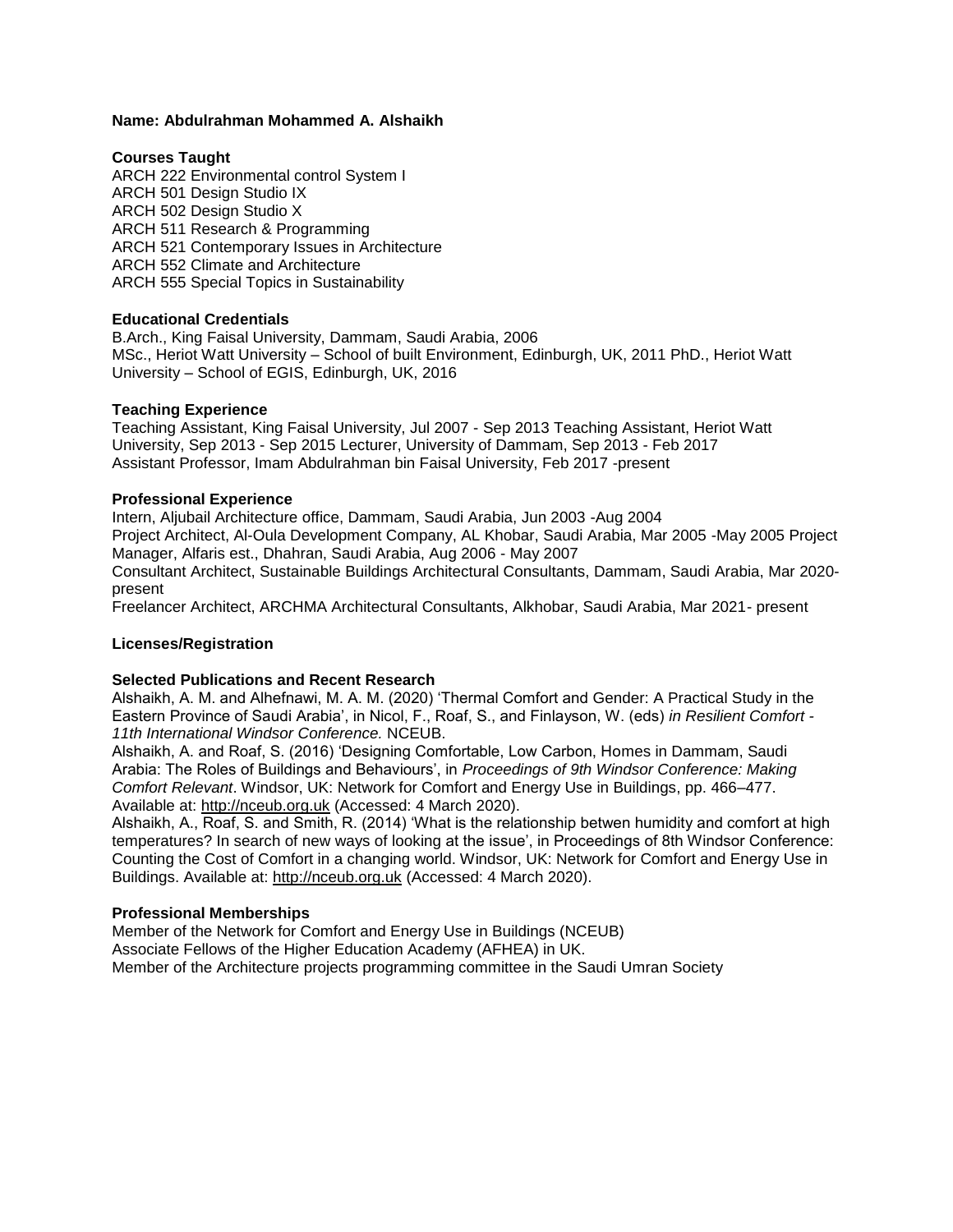### **Name: Mohamed Rahal**

### **Courses Taught (two academic years before current visit):**

ARCH 211 Concepts of Structure. ARCH 221 Surveying ARCH 341 Structure I ARCH 342 Structure II

### **Educational Credentials**

Ph.D., Structure Engineering, Moscow State University, USSR., 1994 M. Sc., Structure Engineering, Faculty of Engineering, Alexandria University, Egypt, 1987 B. Sc., Civil Engineering, Faculty of Engineering, Alexandria University, Egypt, 1980

### **Teaching Experience**

Assistant Professor, Imam Abdul Rahman bin Faisal University, 2000– present. Assistant Professor, Alexandria University, 1994–2000 Lecturer, Structural Engineering Department, Alexandria University, Egypt, 1980-1987

### **Professional Experience**

1980-1990 Design engineer, The Consulting Civil Engineering Office (EKR), Egypt. 1995-2000 Head of design Sector, The African Consultant Office (ACO), Egypt.

### **Licenses/Registration**

Registered Consultant Engineer, Egyptian Engineers' Commission, Egypt (1980-present)

# **Selected Publications and Recent Research**

Exam Grades in Architecture Classes: A Comparative Assessment of Before and During COVID-19 Pandemic Modes of Teaching and Learning. (The International Journal of Innovation, Creativity and Change. Volume 15, Issue 2, 2021)

Study case of the failure of pre-tension slab system in a multi-story reinforced concrete building in the eastern region of Saudi Arabia. (The eleventh Arab Conference on Structural Engineering 2009). Determination of Basic Wind Pressure for Structural Design in Saudi Arabia. (Journal of the Gulf and Arabian Peninsula Studies– No. 134 – Vol. 35 July 2009).

## **Professional Memberships**

Egyptian Engineers' Commission, Egypt.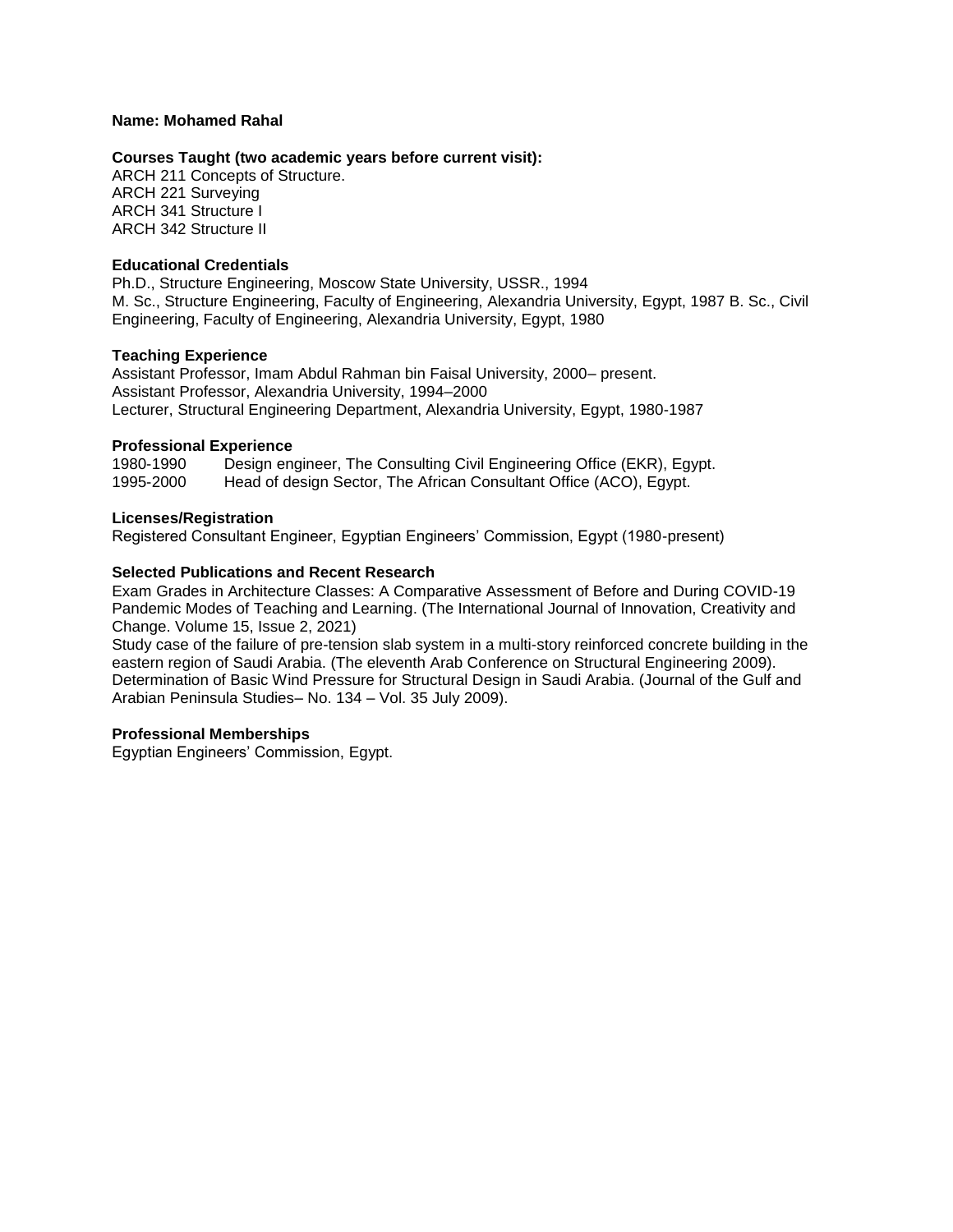# **Name: Mohamed Fakhry Fouad Hussein**

# **Courses Taught (two academic years before current visit):**

ARCH-431 Contract Documents and Working Drawings ARCH-501 Design Studio IX ARCH-502 Design Studio X

## **Educational Credentials**

B.Arch., Alexandria University, 2005 M.Arch. Alexandria University, 2008. PH.D. Alexandria University, 2013.

### **Teaching Experience**

2009–2010: Lecturer, Arabic Education and training group. 2010–2013: Lecturer, Department of Architecture, Dammam University. 2013–now: Assistant Professor, Department of Architecture, Imam Abdulrahman Bin Faisal University.

### **Professional Experience**

2006-2007. Junior Architect - Dr. Magdy Moussa for Urban Studies office, Alexandria 2009. Architect - Dar Al Dowaillah-Engineering Consultants and Construction Managers, Kuwait,

### **Licenses/Registration**

Egyptian Engineers Syndicate

### **Selected Publications and Recent Research**

CAD using preference compared to hand drafting in architectural working drawings coursework. Ain Shams Engineering Journal, 2021. https://doi.org/10.1016/j.asej.2021.01.016

#### **Professional Memberships**

Egypt Engineers Syndicate (2005 – until now)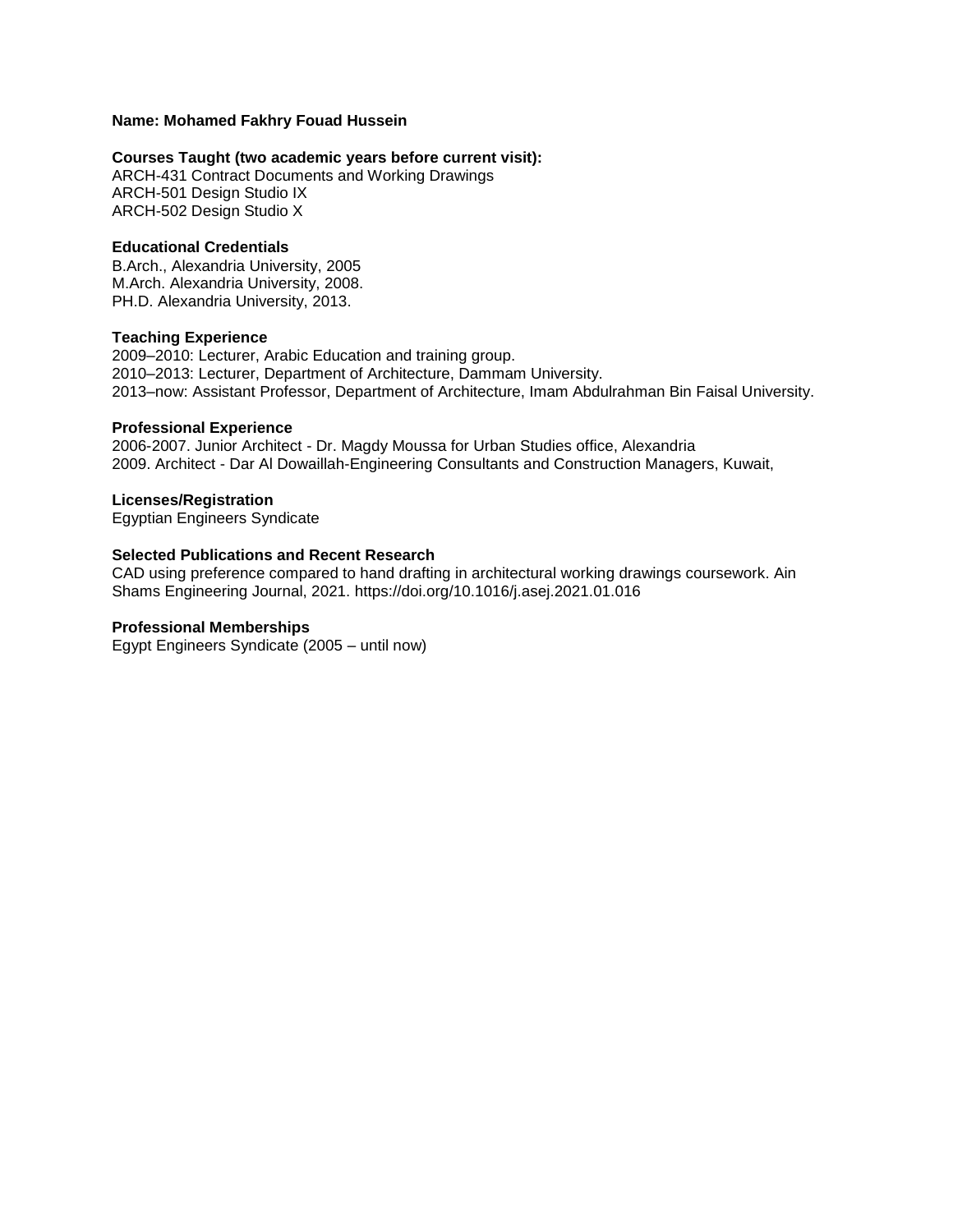### **Name: Mohamad Jalal Istanbouli.**

#### **Courses Taught (Two academic years prior to current visit):**

ARCH 401 Design Studio VII, ARCH 402 Design Studio VIII, ARCH 302 Design VI ARCH 331 History & Theory I, ARCH 421 Humanities II ARCH 581 Conservation of Building ARCH 569: Contemporary Arab Islamic Architecture

## **Educational Credentials:**

B.S.Arch. University of Damascus – Department of Architecture, 1983 M.A.S University of Rome "La Sapienza"- Architecture University, 1996. PhD Architectural University of Rome "La Sapienza" 2002.

## **Teaching Experience:**

Assistant Professor University of Dammam University, 2012- Now Assistant Professor Damascus University, Damascus, Syria, Department of Architecture,1983 Lecturer University of Rome "La Sapienza", 2000-2002.

Lecturer Arab International University, Damascus. Syria, 2005-2011. Lecturer Yarmouk Private University, Damascus Syria. 2011-2012.

# **Professional Experience:**

Expert in conservation and Restoring Old Historical Sites and Architectural Properties, department of the Old city of Damascus, Damascus Governorate, Syria, 2005-2006 .

Mohamad Jalal Istanbouli, and Other. "Activating the role of women in revitalizing traditional handicrafts in the old city of Damascus ". Research presented in the UNESCO-Paris program by the Damascus University Faculty of Architecture in cooperation with the Governorate of Old Damascus. Under the number "5" / 3100021798-200310 / for the year 2007-2008.

Head of Design, my own office in the Engineers Association - a branch of Damascus. Participation in an architectural competition to design the new building, the province of Kenitra, consolation prize Syria, 2011.

## **Licenses/Registration: None**

## **Selected Publications and Recent Research:**

"Immaterial Principles in the design of hospitals". Approved research is published in a series of the Journal of Engineering Sciences University October for research and scientific studies on 28/5/2012. Book on "Descriptive Geometry for the architecture", has been printed in English. Printed in 1999, in favor of the Faculty of Architecture - Arab International University.

"Roles and responsibilities of the parties involved in the Conservation and restoration of architectural heritage projects", the Second Architectural Forum, Qassim University, 21 April 2015.

**"**Conserving Saudi Urban Heritage: A Community Responsive Approach**",** The Fifth National Built Heritage Forum – Al Qassim (Nov.29th – Dec.3rd 2015).

"Glycemic Control X Invisible Risk Factors Among Diabetic Patients In Eastern Provence". Published by Canadian Center of Science and Education. Global Journal of Health Science; Vol. 11, No. 12; 2019. "An Evaluation of Physical Model-Makings as a Teaching Method in the Architectural Design Studio". publication in a magazine: Ain Shams Engineering Journal 2020.

Perception of students and their household members toward cultural heritage conservation: A case study of selected cities of Saudi Arabia ". publication in Journal of Cultural Heritage Management and Sustainable Development, 2021.

## **Professional Memberships:**

Member of Syrian Engineers Order of Damascus Member of the Teachers' Union, Damascus University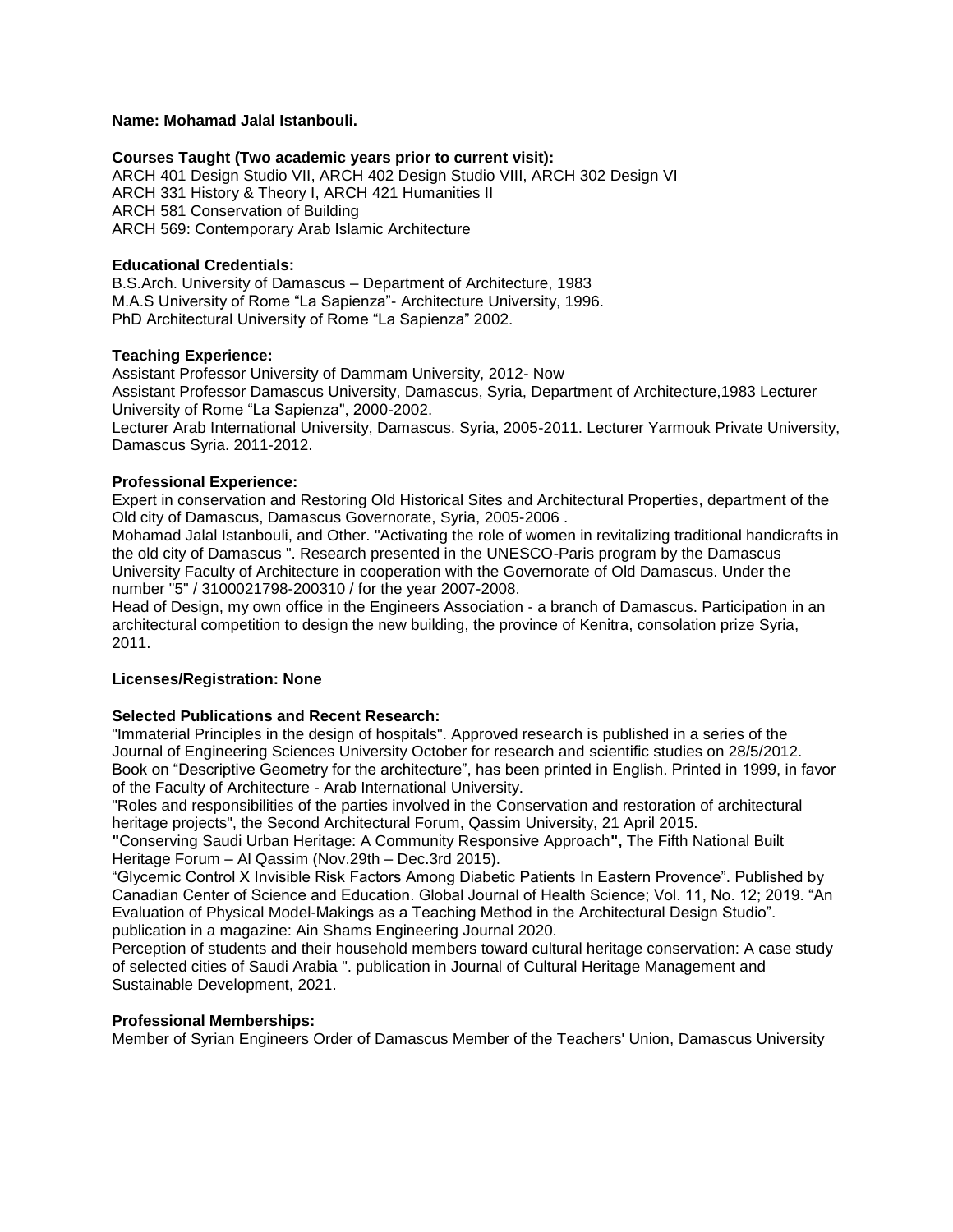# **Name: Wadee Ahmed Ghanem Al-Gehlani**

## **Courses Taught (two academic years before current visit):**

ARCH 402 Design Studio VIII ARCH 401 Design Studio VII ARCH 201 Design Studio III ARCH 511 Research and Programming ARCH 581 Conservation of Buildings (Elective)

## **Educational Credentials**

Ph.D, RWTH Aachen University, Aachen, Germany . (RWTH Aachen), 2012 M. Arch. Anhalt University, Dessau, Germany , 2004 B.Arch., Sana'a University, Republic of Yemen, 1996

# **Teaching Experience**

Assistant , Aden University, Republic of Yemen,1998–2002 Lecturer , Aden University, Republic of Yemen, 2004–2009 Assistant Professor, Anhalt University (Hochschule Anhalt), Germany, 2012–2013 Assistant Professor, University of Dammam, Saudi Arabia, 2015– present

# **Professional Experience**

Principal Architect (Al-Wadee for Architecture): Architectural design and construction documents, project management of various private and public buildings, Yemen. 1997-2015 Architectural Designer (Al-Benaa Engineering): Design and supervision of projects. Yemen. 2001-2015 Member (University Consultancy Center) Yemen. 1997-1998

# **Licenses/Registration**

Municipality of the city of Aden, Yemen.

# **Selected Publications and Recent Research**

Algehlani, Wadee Ahmed Ghanem, Exam Grades in Architectural Classes: A Comparative Assessment of Before and During COVID-19 Pandemic Modes of Teaching and Learning, International Journal of Innovation, Creativity and Change ,27/10/2020

Algehlani, Wadee Ahmed Ghanem, First position in a design competition titled Development of Jabal Abo Makhrog Site in the work team category, organized by the Alriyadh municipality for the capital city of Saudi Arabia.

Algehlani, Wadee Ahmed Ghanem, (Glycemic Control X Invisible Risk Factors Among Diabetic Patients In Eastern Province) ،(Global Journal of Health Science 11 (12) , 38-44. 2019) in Scopus List, 2018. Algehlani, Wadee Ahmed Ghanem, Students and Their Family Perceptions on the Significance of Cultural Heritage Conservation: A Case Study of Dammam and Al-Ahsa " Um Alqura Journal,2017

Ghanem, Wadee Ahmed, Environmental Consideration for Naturally Ventilated Traditional and Modern Building in Aden – Yemen .The 8th Arab International Solar Energy Conference & Regional World Renewable Energy Congress. Aden University for Natural and Practical Sciences magazine, 8-10 March, 2004.

Ghanem, Wadee Ahmed,Functional conformity for building walls and fortifying them with castles and gates; a case study ' Seera Caste. First Engineering Conference , Aden , Yemen / Aden University Printing & Publishing,16-18 December,2002

Ghanem, Wadee Ahmed ,Urban and Building Design for Hot Humid Regions, A case Study from AdenYemen . 7 th Arab International Solar Energy Conference- Regional World Renewable Energy Congress , University of Sharjah, Sharjah, UAE, 19-22 February, 2001

Ghanem, Wadee Ahmed, Traditional Architecture in Aden City . Clay Architecture Conference – Dhamar University), 2001.

Ghanem, Wadee Ahmed, Old Sana'a (Sana'a Al-Kadema). Workshop – University of Aden, 2000

## **Professional Memberships**

Member, Yemeni Engineers Union.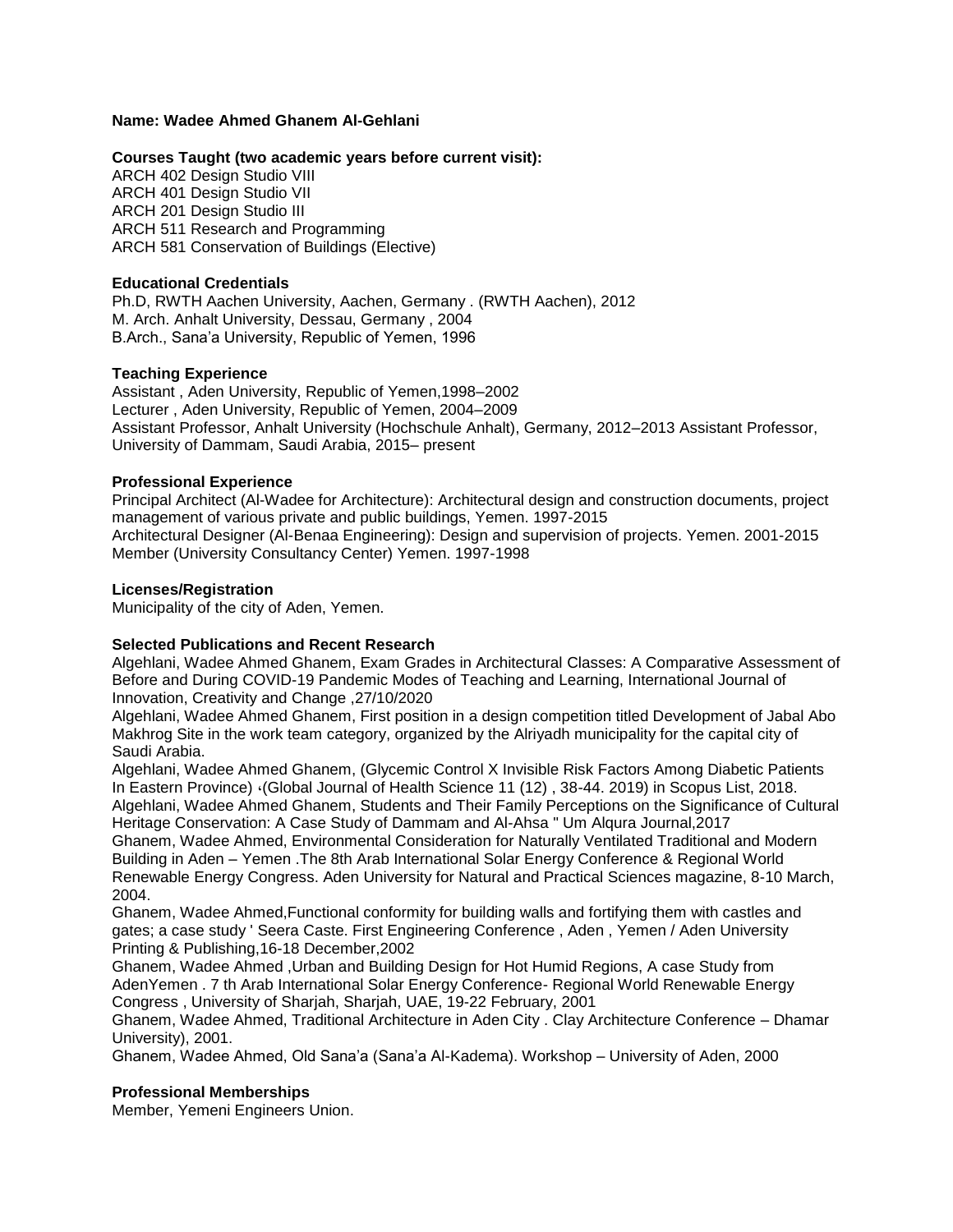## **Name: Aymen Hashem A. Alsayed**

## **Courses Taught (two academic years before current visit):**

ARCH 412 Issues of Urban Design ARCH 411 Housing & Settlements ARCH 511 Research & Programming ARCH 401 Design Studio VII – Housing Studio ARCH 402 Design Studio VIII – Urban Design ARCH 201 Design Studio III - Architectural and interior design ARCH 251 Design Methods I

## **Educational Credentials**

BSc. Architectural Eng., Asyut University, Egypt, 1988. Post Graduate Dpl. Institute of Housing and Urban Studies (IHS), Rotterdam, The Netherlands,1993. MSc. Urban and Regional Planning, Cairo University, Egypt, 1996. Ph.D, Architecture and Urban Design, Warsaw University of Technology, 2004. License of law, Asyut University, Egypt, 2014.

### **Teaching Experience**

Assistant Researcher, the Egyptian National Housing & Building Research Center (HBRC), Egypt,1990. Lecturer, Department of Architectural Engineering, Asyut University, Egypt,1996. Assistant Professor, Department of Architectural Engineering, Asyut University, Egypt, 2004. Assistant Professor, Department of Architecture, Faculty of Architecture and Planning, Imam Abdulrahman Bin Faisal University, Saudi Arabia, 2016–present

#### **Professional Experience**

Consultant for UN- Habitat, Egypt, in Strategic Planning for Small Cities Project (SUPSCP), 2007 -2016. Member of Asyut University Planning team collaborated with GOPP-Egypt in many planning and architectural projects 2007-2014.

Owner and Founder of Aymen Hashem for Urban Development (AHUD) Studio collaborated as Consultant for GOPP-Egypt to set Gohina city plan 2008-2014.

#### **Licenses/Registration**

Since 1988, Architectural Engineer at the Egyptian Engineers' Syndicate. Since 2006, Urban Planning Consultant at the Egyptian Engineers' Syndicate. Since 2006, Urban Planning Consultant at the General Org. for Physical Planning (GOOP), Egypt.

## **Selected Publications and Recent Research**

An Evaluation of Physical Model-makings as a Teaching Method in the Architectural Design Studio (Ain Shams Engineering Journal, 2020).

Assessing the Accuracy of Image Classification Algorithms Using During-Flood Terra SAR-X Imagery (Journal of Disaster Advances, 2020).

Nermeen Rafaat, Essam M. Mahrous, Aymen Hashem, A proposed system for housing workers in industrial companies in Egypt through an analytical study of workers' housing systems in some Arab countries (A case study of some housing systems for workers in industrial companies in the Arabian Gulf), Journal of Advanced Engineering Trends (JAET) (ISSN 2682-2091), Minia University, Faculty of Engineering, Vol. 39, No. 2, July 2020, PP. 49-72.

Nermeen Rafaat, Essam M. Mahrous, Aymen Hashem, Improving the Effectiveness of Cooperative Housing Role in Housing Provision for the Low Income: Special Focus on the Workers of Industrial Companies, Journal of Engineering Sciences, Assiut University, Faculty of Engineering, Vol. 47, No. 4, July 2019, PP. 551- 564.

## **Professional Memberships**

Membership of Dutch Alumni Network in Egypt (DANE)

Memberships of the Egyptian Society of Planning, the Egyptian Society of Engineers, and The Society of Egyptian Architects,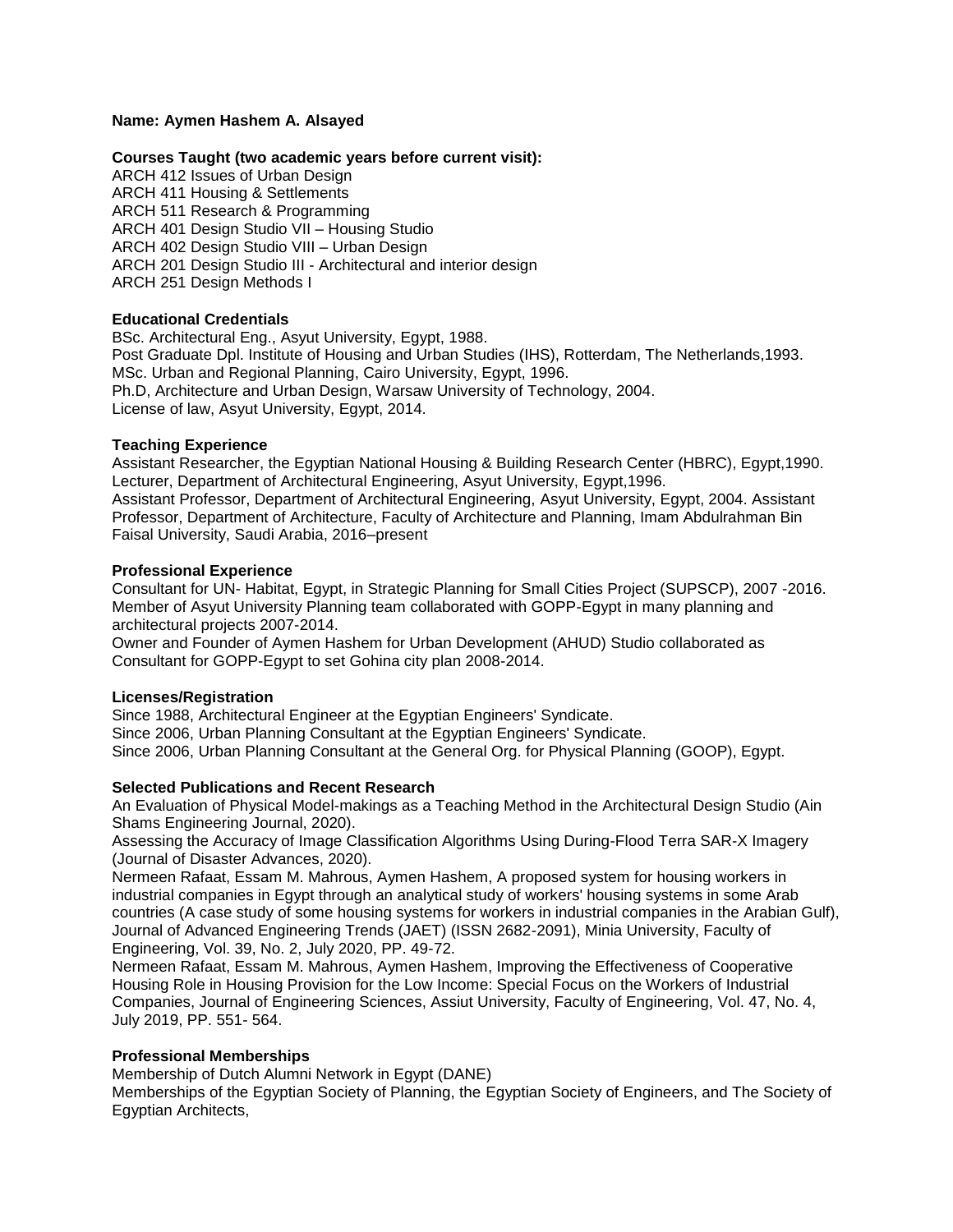### **Name: Mohammed Almahmood**

### **Courses Taught (two academic years before current visit):**

ARCH 401 Design VII ARCH 521 Contemporary Issues in Architecture ARCH 511 Research and Programming

# **Educational Credentials**

B.Arch., King Faisal University, 2007 Master of Urban Design (MUD), Washington University in St. Louis, 2012 Ph.D. in Urban Design, Copenhagen University, 2018

### **Teaching Experience**

Assistant professor, Imam Abdulrahman bin Faisal University, 2018 – to present Postdoc Fellow, Copenhagen University, 2018 – 2021 Lecturer, Imam Abdulrahman bin Faisal University, 2013-2018 Teaching Assistant, Imam Abdulrahman bin Faisal University, 2010-2013

### **Professional Experience**

Architect, Department of Projects and Real Estate Development, Al Rajhi Corporate, 2007-2010

### **Licenses/Registration**

### **Selected Publications and Recent Research**

Following the process: unfolding how form-based code—as a travelling concept—has been adapted within the social, cultural, and architectural context of Riyadh, F Bin Sulaiman & M Almahmood (2021), URBAN DESIGN International, 1-21

Public Space Public Life 2.0: Agent-based Pedestrian Simulation as a Dynamic Visualisation of Social Life in Urban Spaces, M Almahmood, H Skov-Petersen, (2020), Journal of Digital Landscape Architecture, 305-317

Agent-Based Pedestrian Simulation as a Dynamic Representation and Co-Creative Tool in Urban Design, Potsdamer Platz as a Case, M Almahmood, O Schulze, H Skov-Petersen, (2019), City Futures 2019 - EURA UAA, 22

Human-centred public urban space: exploring how the 're-humanisation'of cities as a universal concept has been adopted and is experienced within the socio-cultural context of Riyadh, M Almahmood, NM Gulsrud, O Schulze, TA Carstensen, G Jørgensen (2018),Urban Research & Practice, 1-24

The sidewalk as a contested space: Women's negotiation of socio-spatial processes of exclusion in public urban space in Saudi Arabia; the case of Al Tahlia Street, M Almahmood, O Schulze, TA Carstensen, G Jørgensen, (2018), Planning Practice & Research 33 (2), 186-210

Mapping the gendered city: investigating the socio-cultural influence on the practice of walking and the meaning of walkscapes among young Saudi adults in Riyadh, M Almahmood, E Scharnhorst, TA Carstensen, G Jørgensen, O Schulze, (2017), Journal of Urban design 22 (2), 229-248

#### **Professional Memberships**

Professional Architect, Saudi Council of Engineers MDL, Member of Danish Landscape Architects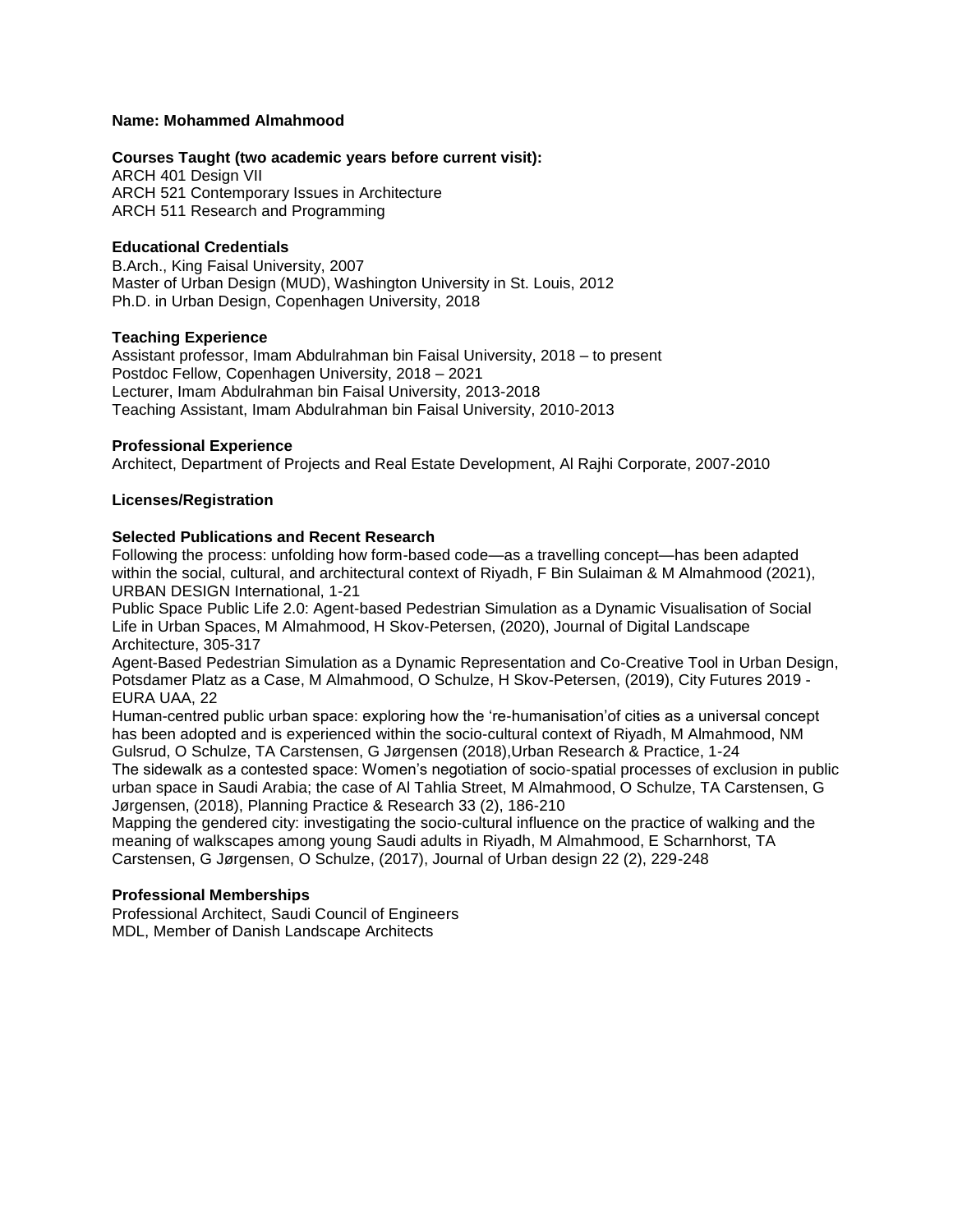## **Name: Omair Ali Albeshe**

## **Courses Taught (two academic years before current visit):**

ARCH 251 Design methods I ARCH 241 AutoCAD ARCH 351 Computer modeling ARCH 301 Design V ARCH 302 Design VI ARCH 352 Humanities 1

## **Educational Credentials**

Bachelor of architecture (King Faisal University), 2008 Master of Architecture (University of Illinois at Urbana Champaign), 2015

### **Teaching Experience**

Teaching assistant, Imam Abdulrahman Bin Faisal University, 2008 – 2015 Lecturer, Imam Abdulrahman Bin Faisal University, 2015 – Present

**Professional Experience**

**Licenses/Registration** 

**Selected Publications and Recent Research**

**Professional Memberships**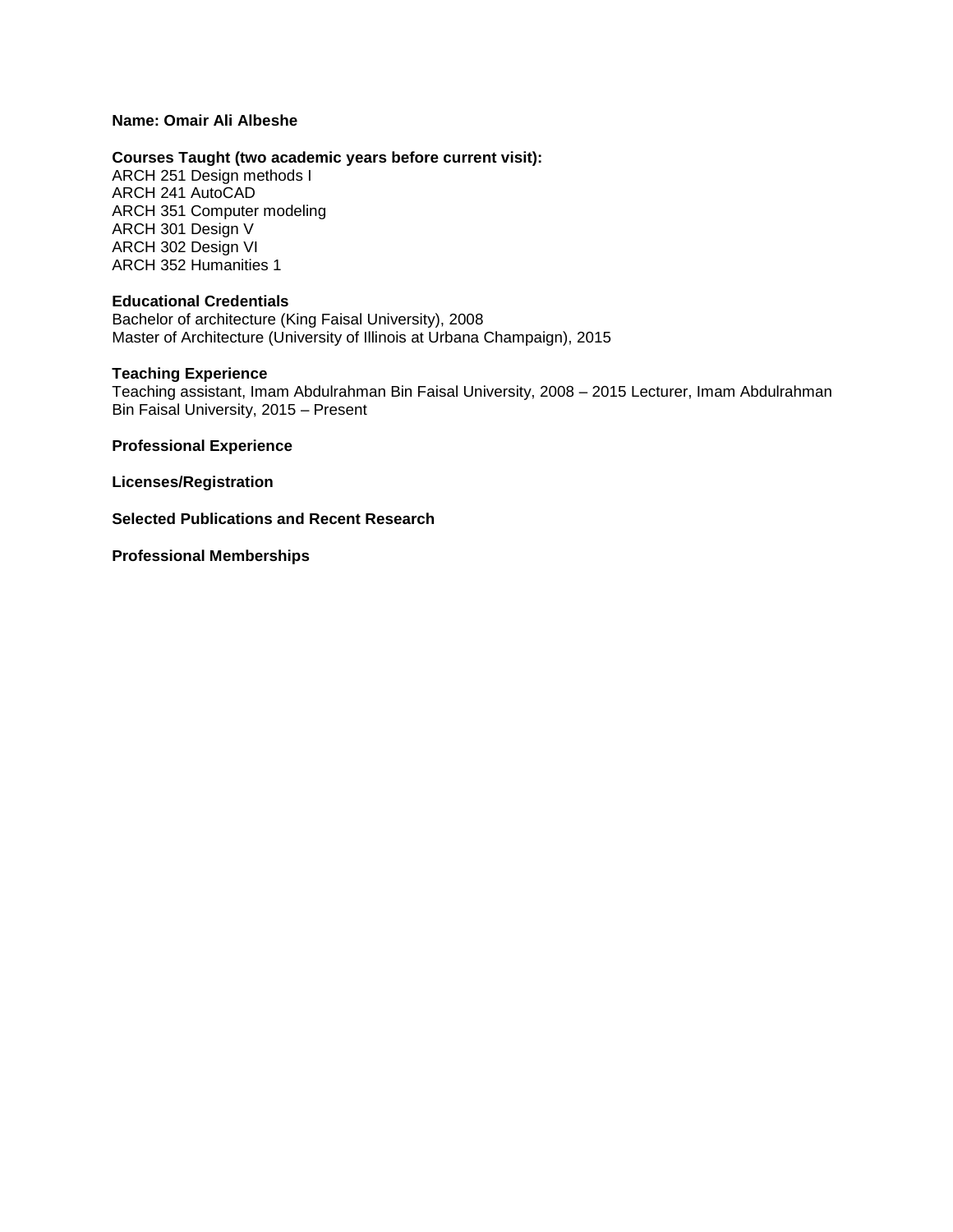# **Name: ISLAM MOSTAFA KAMEL MOHAMED**

# **Courses Taught (two academic years before current visit):**

ARCH 301 Design Studio V ARCH 302 Design Studio VI ARCH 332 History & Theory II ARCH 411 Housing (I) ARCH 431 Contract Document & Working

### **Educational Credentials**

Islam Kamel is an academic, lecturer and researcher at the Imam Abdulrahman Bin Faisal University, Saudi Arabia. He got Masters from Cairo University 2014 , under the title (Architecture and Urban Applications for Smart Systems in Buildings). His research fields are in urban quality of life, smart systems applications, and humanities.

### **Teaching Experience**

5 years lecturer at faculty of engineering Shoubra Benha University, from 2015 till now lecturer at Imam Abdulrahman Bin Faisal University, Saudi Arabia.

### **Selected Publications and Recent Research**

CAD using preference compared to hand drafting in architectural working drawings coursework at Ain Shams Engineering Journal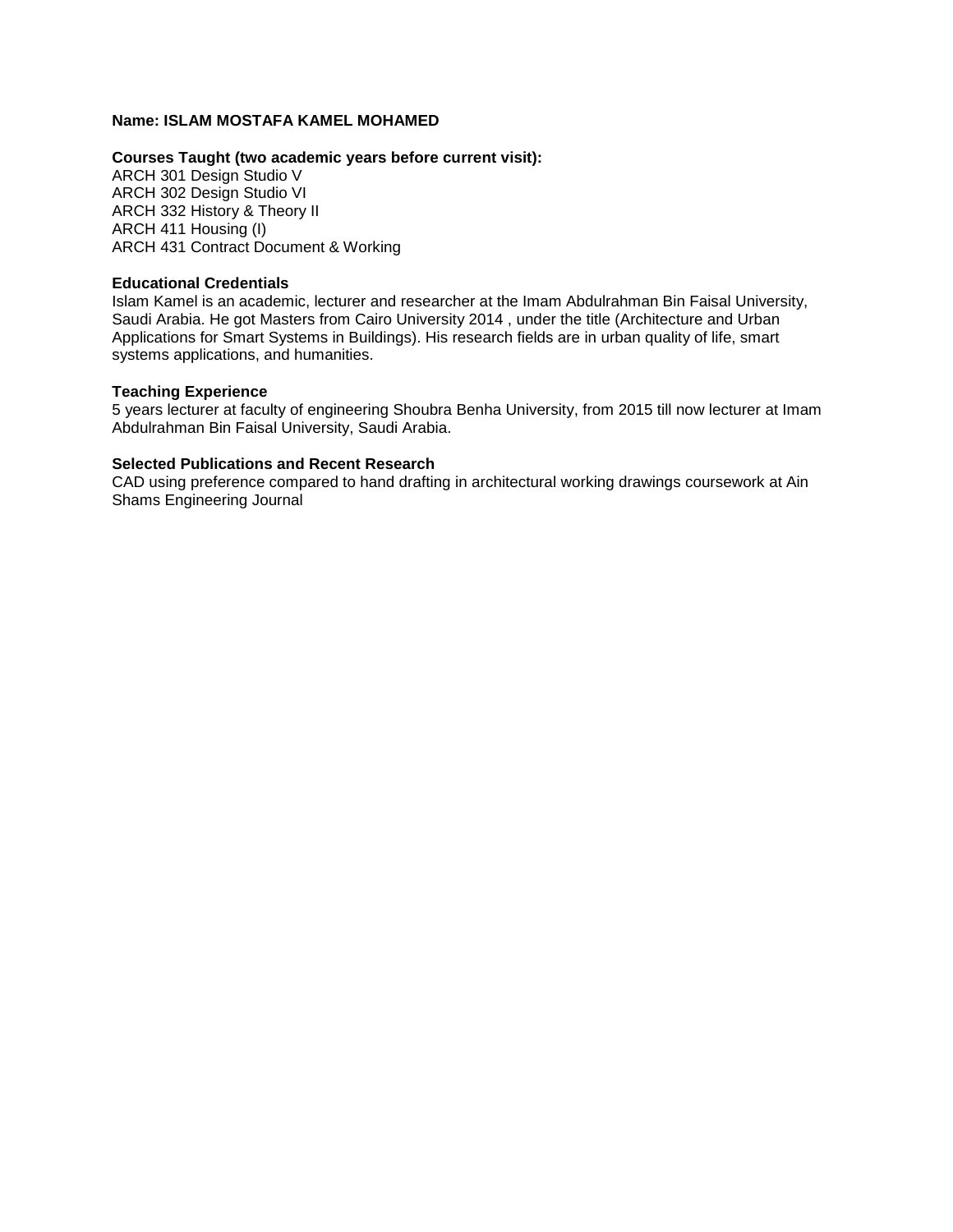# **Name: Abdulkader Alswidan**

### **Courses Taught (two academic years before current visit):**

ARCH 201 Design Studio III ARCH 201 Design Studio IV ARCH 574 Geometry and Form ARCH 571 Architecture Computer Graphic

# **Educational Credentials**

M.Arch Woodbury University Burbank, California, USA, 2016 Bachelors in architecture University of Dammam, Saudi Arabia, 2011

#### **Teaching Experience**

Teacher assistant in University of Dammam from 2011-2016 Lecturer at university of Imam Abdulrahman University 2016-2021

**Professional Experience**

**Licenses/Registration** 

## **Selected Publications and Recent Research**

**Professional Memberships** Member of Saudi Council of Engineers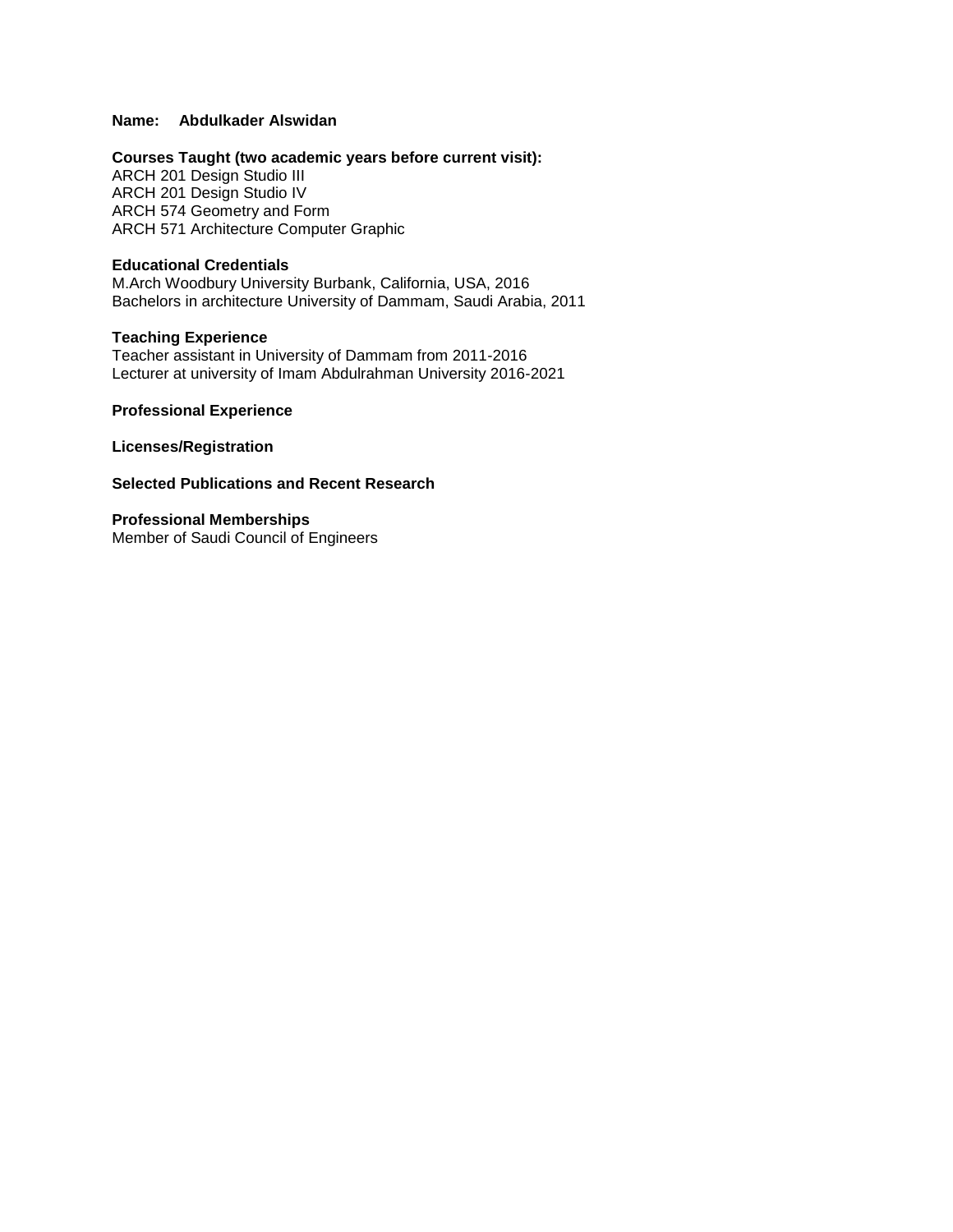## **Name: Ahmed Aldossary**

### **Courses Taught (two academic years before current visit):**

ARCH 502 Design Studio X ARCH 501 Design Studio IX ARCH 401 Design VII ARCH 201 Design Studio III ARCH 202 Design Studio IV ARCH 421 History & Theory III ARCH 321 Construction Systems and Assemblage ARCH 511 Research & Programming

#### **Educational Credentials**

B.Arch., Dammam University, Saudi Arabia, 2010. M Arch., University of Queensland, 2016

### **Teaching Experience**

Lecturer, Imam Abdulrahman bin Faisal University, 2017- Present Teaching Assistant, Imam Abdulrahman bin Faisal University, 2011-2016

**Professional Experience** 

**Licenses/Registration**

**Selected Publications and Recent Research** 

**Professional Memberships**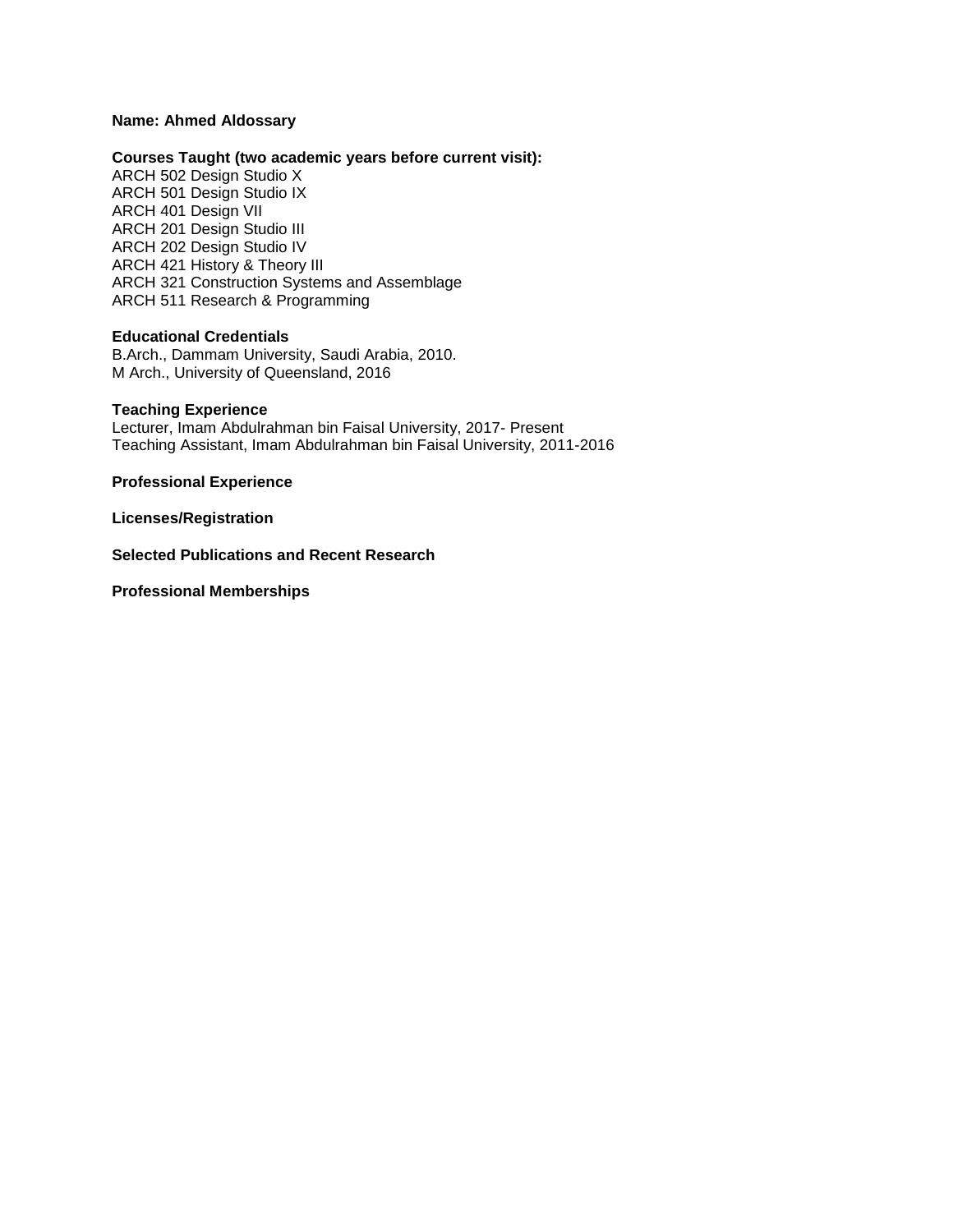# **Name: Hamad Ahmed I Alabdulrazzaq**

### **Courses Taught (two academic years before current visit):**

ARCH 202 Design Studio 4 ARCH 502 Design Studio X ARCH 512 Professional Practice ARCH 311 Advanced Design method ARCH 421 History & Theory III ARCH 501 Design Studio IX ARCH 511 Research & Programming

### **Educational Credentials**

B.Arch., Imam Abdulrahman Bin Faisal University, Saudi Arabia, 2016. MS. Arch., Arizona State university, United States, 2020.

#### **Teaching Experience**

Teaching Assistant, Imam Abdulrahman Bin Faisal University, Saudi Arabia, 2016-2020. Lecturer, Imam Abdulrahman Bin Faisal University, Saudi Arabia, 2020- Present.

**Professional Experience**

**Licenses/Registration** 

## **Selected Publications and Recent Research**

#### **Professional Memberships**

Saudi Council of Engineers 2016 – Present. Saudi healthcare Architects. 2016- 2017.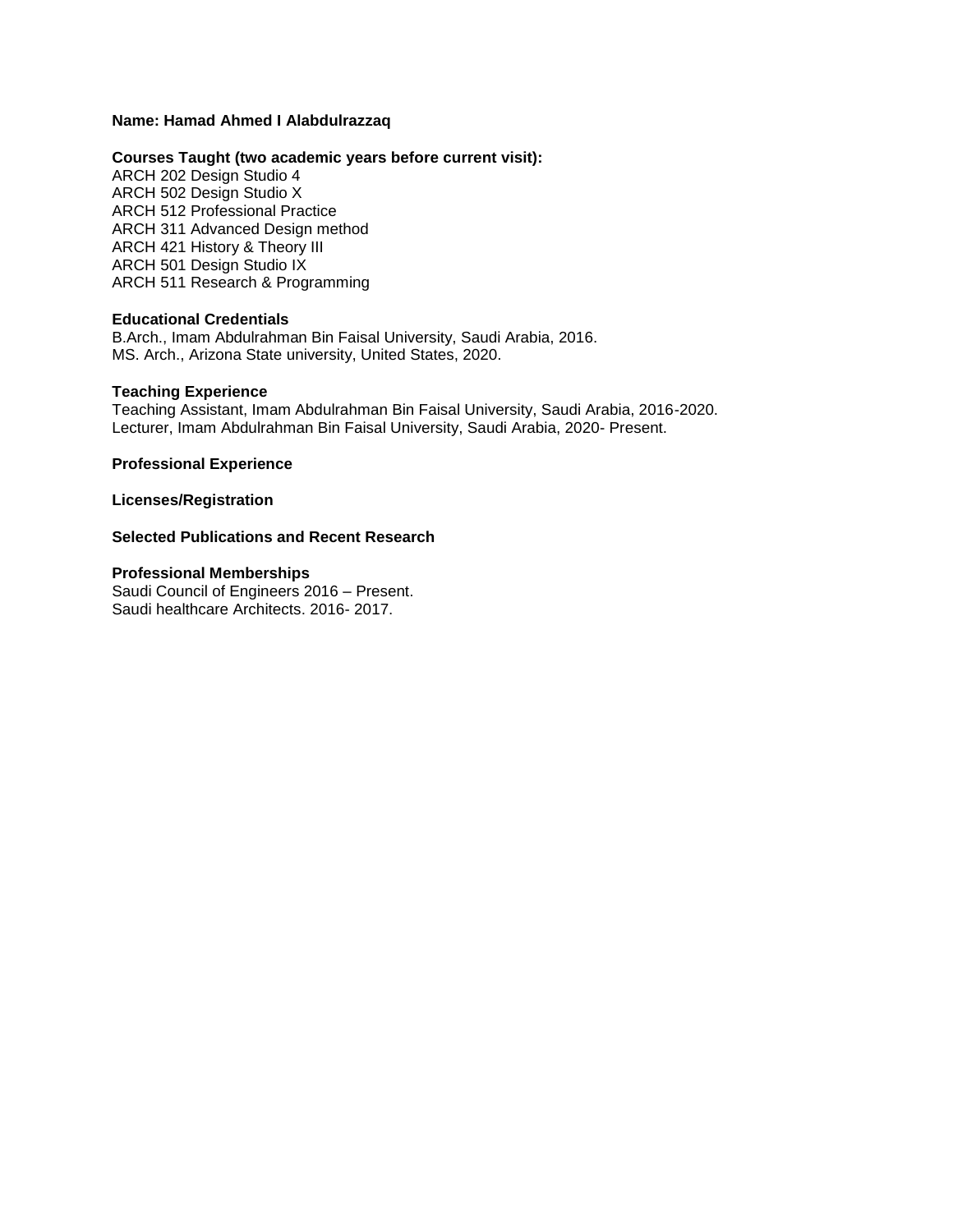# **Name: Ahmed A. Alrashed**

# **Courses Taught (two academic years before current visit):**

ARCH 201 Design Studio III ARCH 401 Design Studio VII ARCH 351 Comp. Modelling

### **Educational Credentials**

B.Arch., Imam Abdulrahman Bin Faisal University (known as the University of Dammam), Saudi Arabia, 2014. MS. Arch., Texas Tech University, United States, 2021

### **Teaching Experience**

Teaching Assistant, Imam Abdulrahman Bin Faisal University (known as the University of Dammam) , Saudi Arabia, 2014-202. Lecturer, Imam Abdulrahman Bin Faisal University, Saudi Arabia, 2021- Present.

### **Professional Experience**

### **Licenses/Registration**

### **Selected Publications and Recent Research**

Alrashed, A. (2021). Public Experience of Modern Saudi Mega Hospitals: a Space Syntax Case Study of King Fahad Specialist Hospital, Dammam, Saudi Arabia, Master thesis, Texas Tech university, Lubbock.

# **Professional Memberships**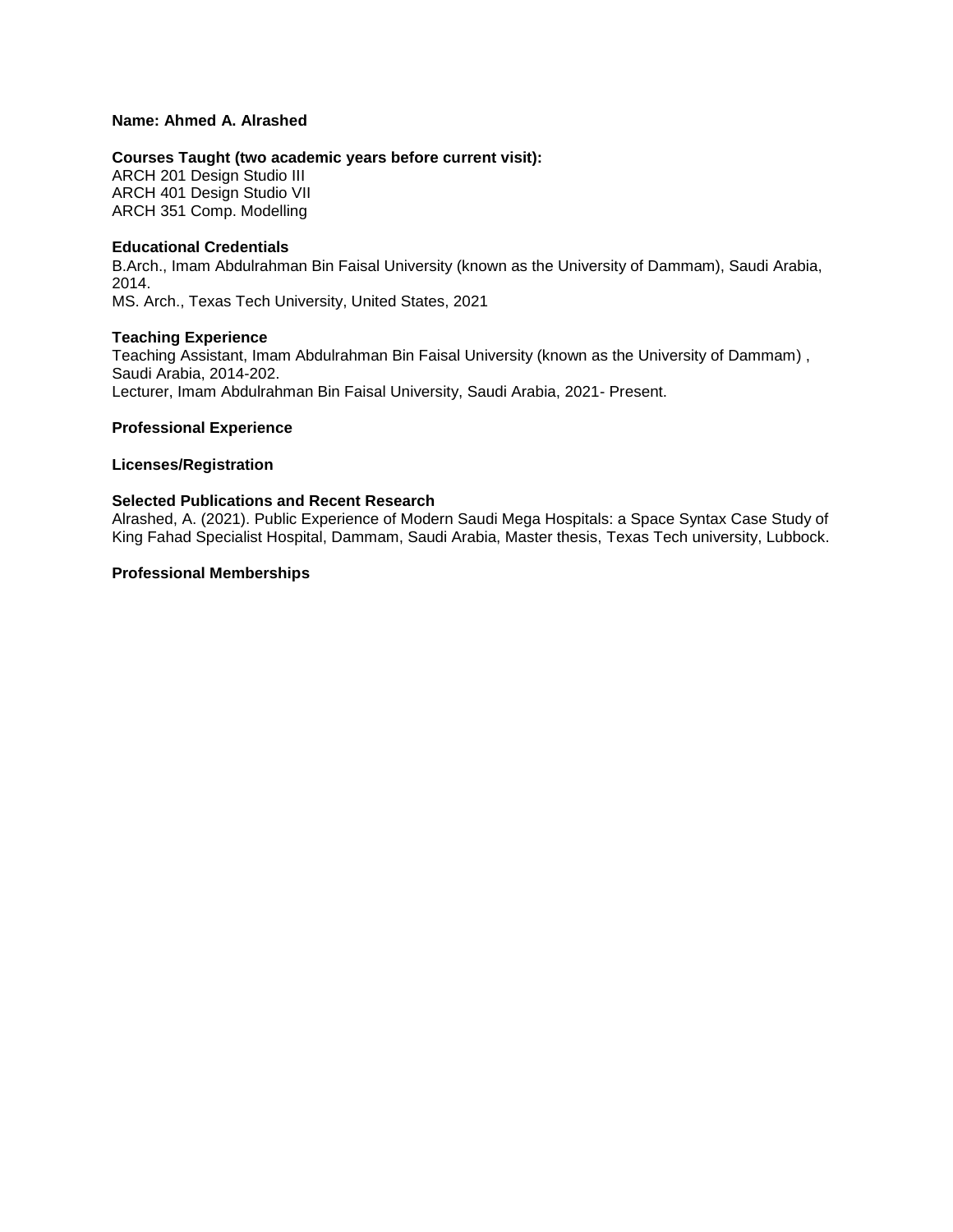## **Name: Turki Althaqib**

### **Courses Taught (two academic years before current visit):**

ARCH 201 Design Studio III ARCH 331 History & Theory ARCH 511 Research & programming

## **Educational Credentials**

B. Arch Imam Abdulrahman Bin Faisal University 2015 M.S Texas Tech University 2021

### **Teaching Experience**

Teaching Assistant, Imam Abdulrahman Bin Faisal University, 2015- present

### **Professional Experience**

Housing design competition for the Ministry of Housing, 2016

## **Licenses/Registration**

## **Selected Publications and Recent Research**

Learning in Healthcare Space Case Studies in Outpatient Diabetes Care Centers https://hdl.handle.net/2346/87874

## **Professional Membership**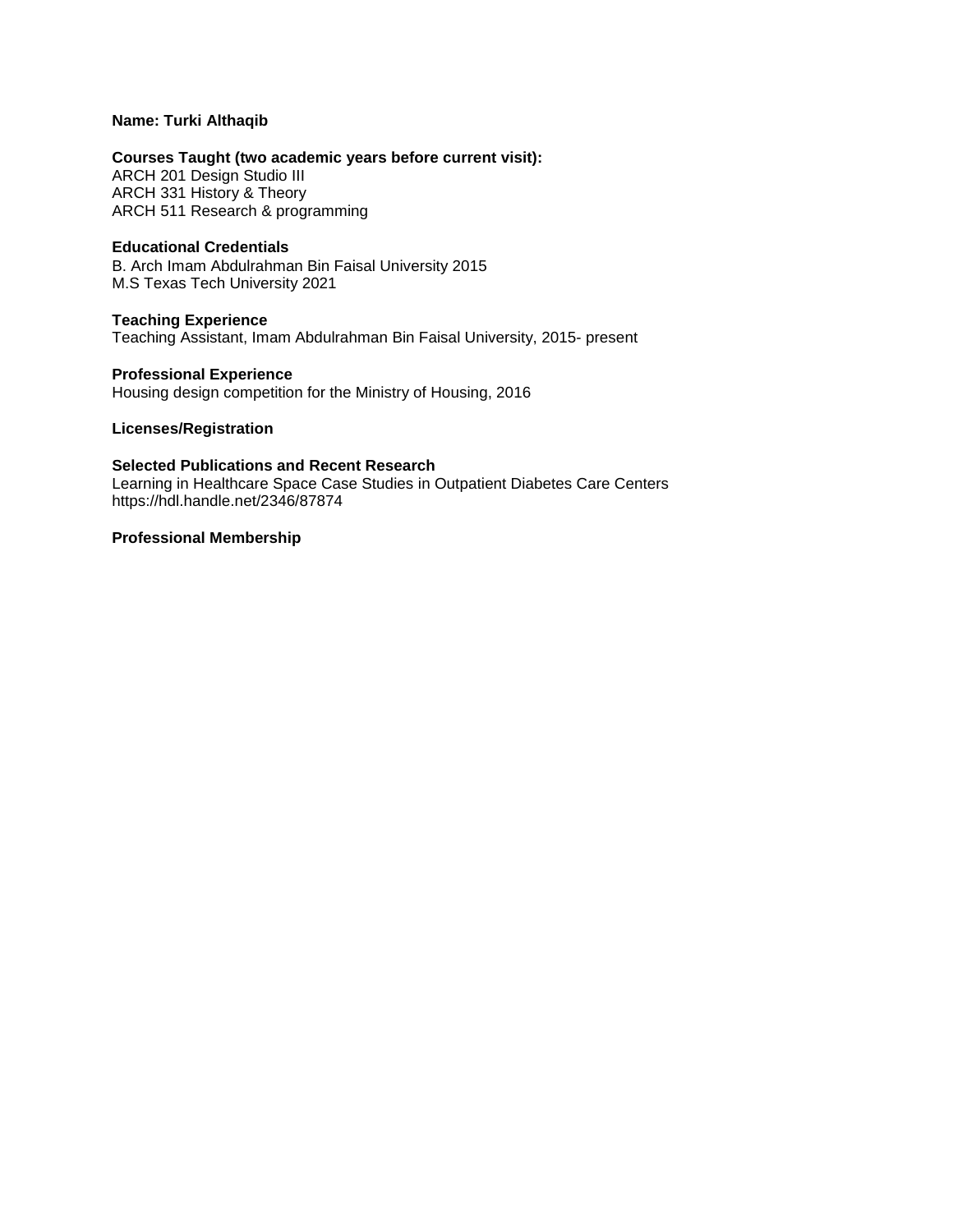### **Name: Omar Mohammed Busbait**

## **Courses Taught (two academic years before current visit):**

ARCH 301 Design Studio ARCH 302 Design Studio ARCH 202 Design Studio ARCH 301 Design Studio

#### **Educational Credentials :**

B.Arch., Dammam University ( Imam Abedulrahman Bin Faisal University now), 2011 M.arch , southern california institute of architecture 2017 PhD. Candidate. The Univeristy of Sydney

### **Teaching Experience:**

Lecturer, Imam Abdulrahman Bin Faisal University, 2017- present Teacher Assistant, Imam Abdulrahman Bin Faisal University, 2011- 2017

### **Professional Experience:**

Leading the design team at Coy Howard and company, Los Angeles, CA .. 2017 - 2019

# **Licenses/Registration (as appropriate):**

### **Selected Publications and Recent Research:**

Rendering and production, The silhouette of feeling, Coy Howard. Forthcoming book Professional Memberships: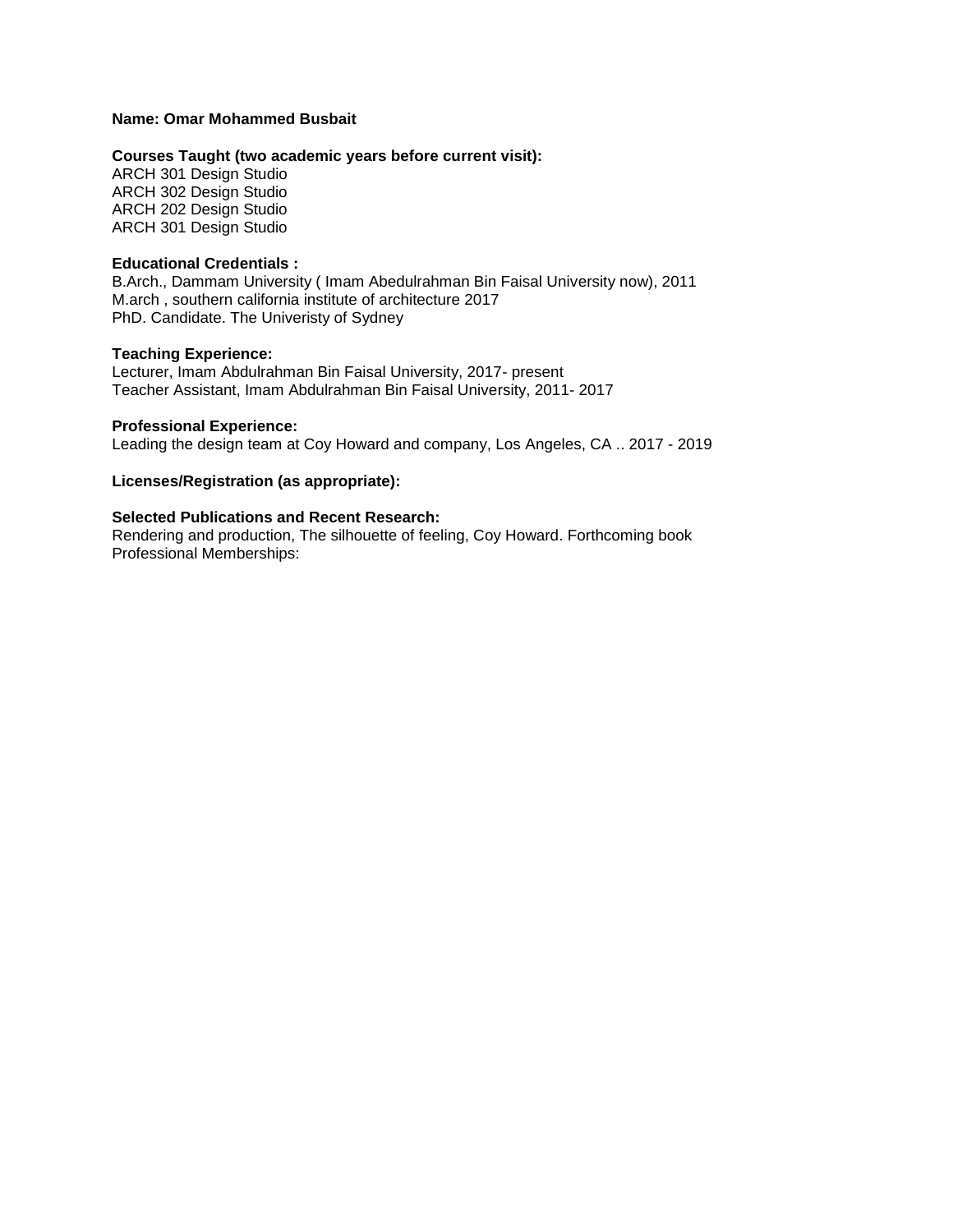### **Name: Meshari Mansi Albaqami**

### **Courses Taught (two academic years before current visit):**

ARCH 201 Design III ARCH 502 Design X ARCH 251 Design Methods ARCH 241 CAD Applications

### **Educational Credentials**

B. Arch, University of Dammam. 2013 M. Arch, Imam Abdulrahman Bin Faisal University. 2021

#### **Teaching Experience**

Teacher assistant, College of Architecture and Planning, Imam Abdulrahman Bin Faisal University 2013- 2021

Lecturer, College of Architecture and Planning, Imam Abdulrahman Bin Faisal University 2021-present.

### **Professional Experience**

First place in the competition for designing the University of Dammam's main plaza. First place in the competition for designing a shopping mall and hotel held by Arbah Capital for third-year students.

Prince Sultan bin Salman Award for Architectural Heritage Award, the branch for the preservation of architectural heritage. Conservation of Nutta village project.

Development of urban Dammam City, Under the Supervision of the Emirate of Eastern Province. Participate in mosques design code provided by Abdullatif Al Fozan Award for Mosque Architecture. Designing and supervising several Residential projects.

### **Licenses/Registration**

# **Selected Publications and Recent Research**

Evolution of the residential environment in Taif city: towards future features of the urban fabric

#### **Professional Memberships**

Member of the Saudi Council of Engineers.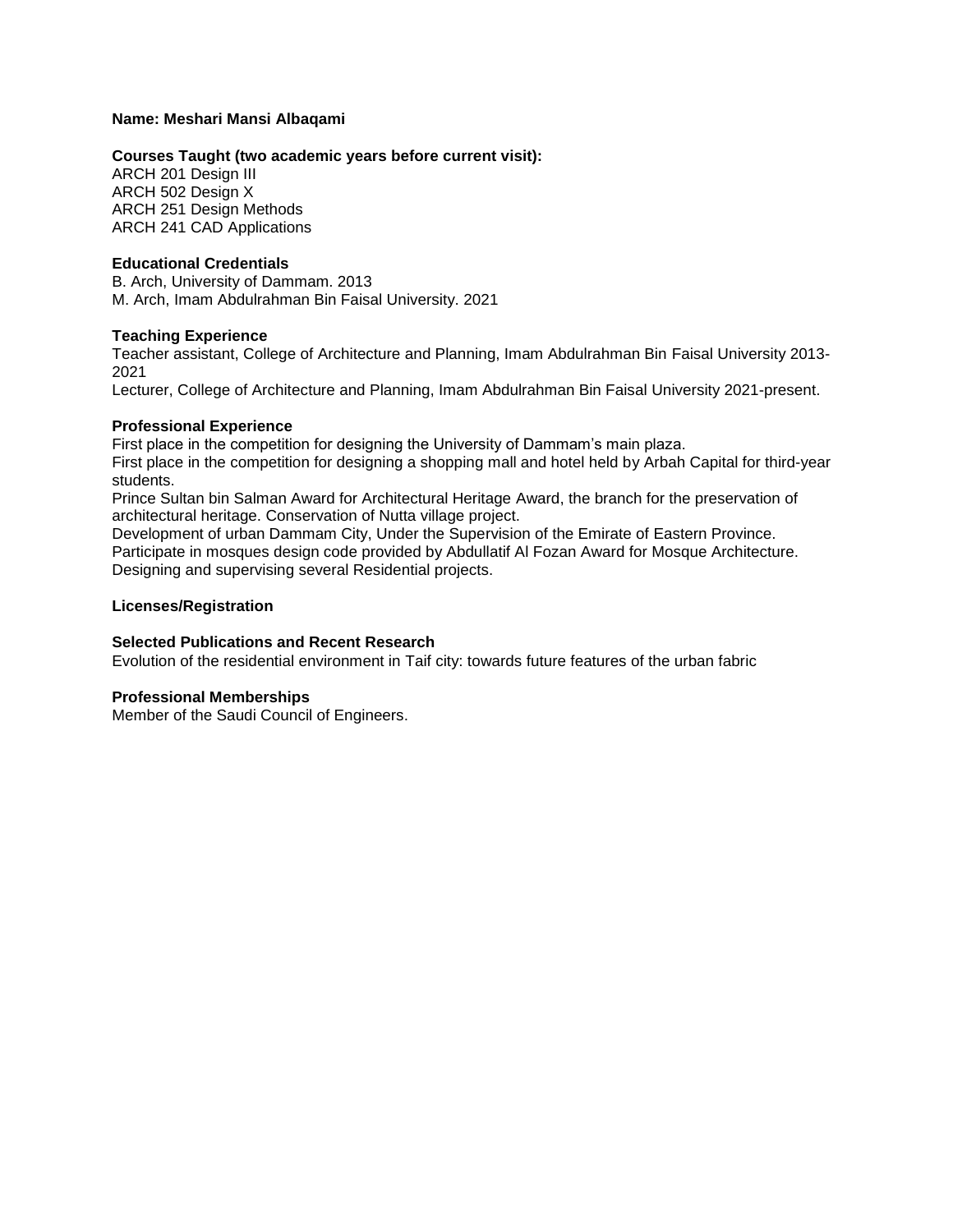## **Name: Abdullah Alansari**

### **Courses Taught (two academic years before current visit):**

ARCH 301 Design Studio V ARCH 302 Design Studio VI ARCH 201 Design Studio III ARCH 202 Design Studio IV ARCH 251 Design Methods I ARCH 501 Design Studio IX ARCH 502 Design Studio X

### **Educational Credentials**

B.Arch. Abdulrahman Bin Faisal University, 2015.

## **Teaching Experience**

Teaching Assistant, Abdulrahman Bin Faisal University, Saudi Arabia, 2015 – Present.

**Professional Experience**

**Licenses/Registration** 

**Selected Publications and Recent Research**

**Professional Memberships**